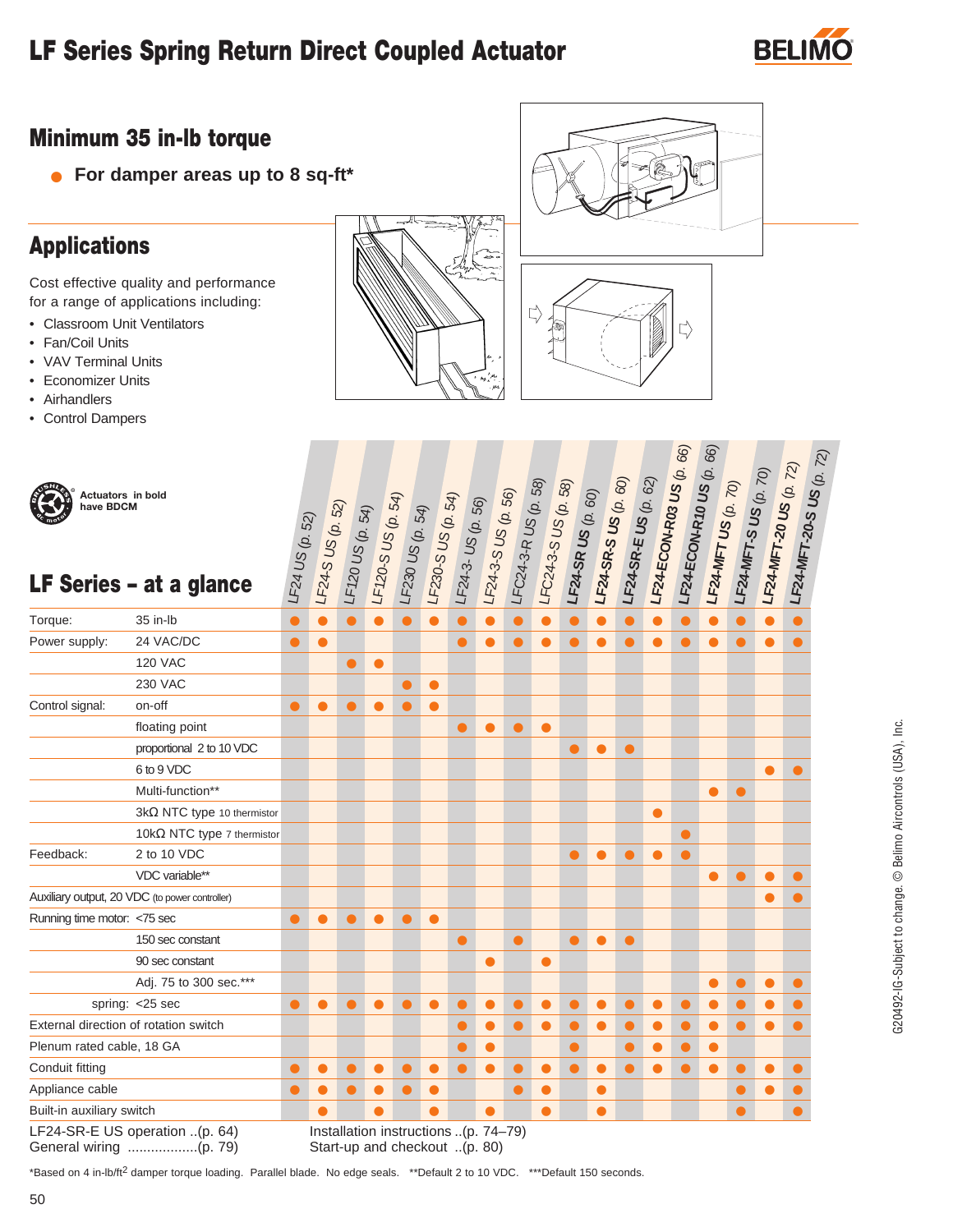

### **LF Series Spring Return Direct Coupled Actuator**







### **The Belimo Difference**

- Customer Commitment. Extensive product range. Application assistance. Same-day shipments. Free technical support. Five year warranty.
- Low Installation and Life-Cycle Cost. Easy installation. Accuracy and repeatability. Low power consumption. No maintenance.
- Long Service Life. Components tested before assembly. Every product tested before shipment. 30+ years direct coupled actuator design.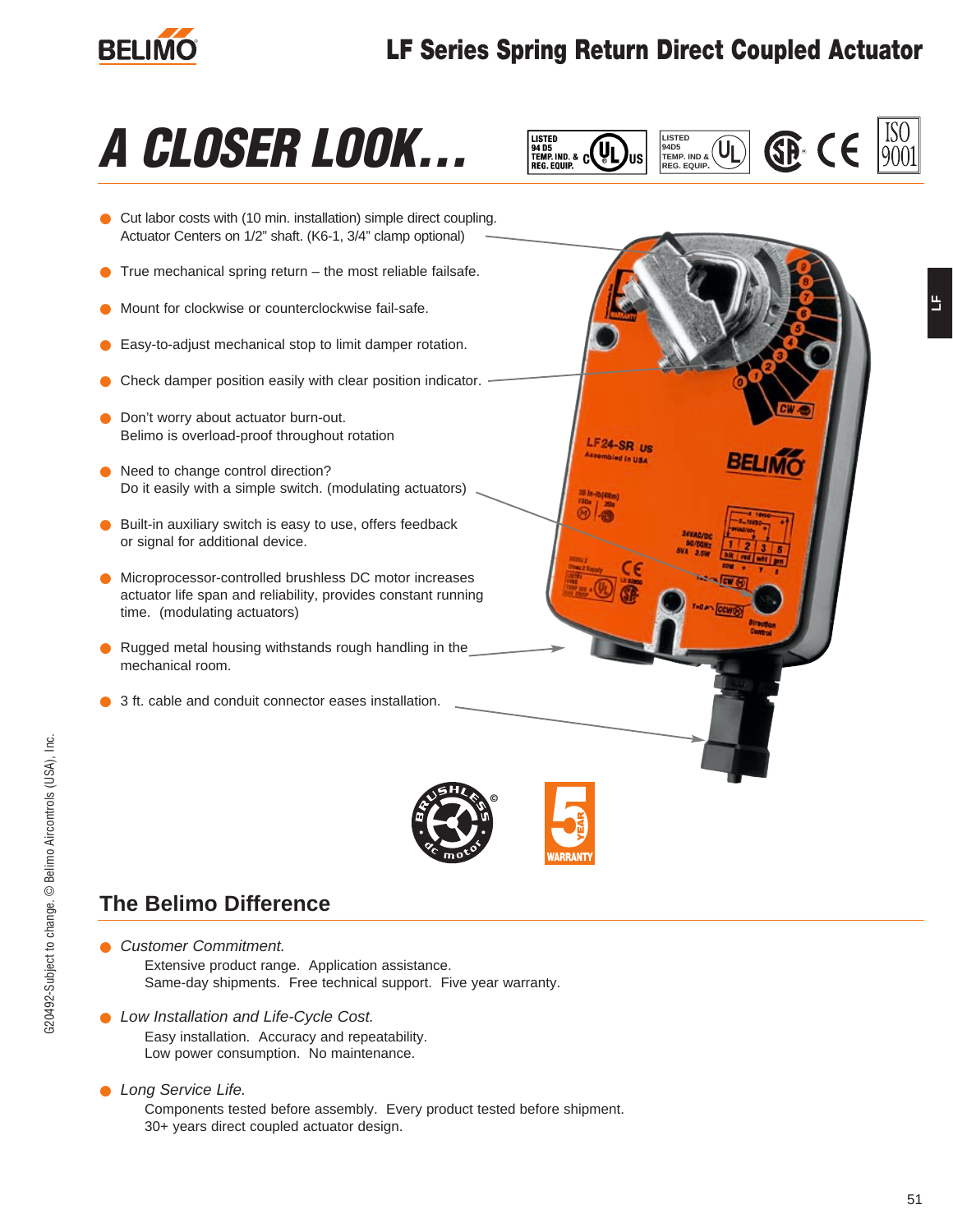



| <b>Technical Data</b>        | <b>LF24 (-S) US</b>                                                                                       |
|------------------------------|-----------------------------------------------------------------------------------------------------------|
| Power supply                 | 24 VAC ± 20% 50/60 Hz<br>24 VDC ± 10%                                                                     |
| Power consumption            | holding: 2.5 W<br>running: $5 W$ ;                                                                        |
| Transformer sizing           | 7 VA (class 2 power source)                                                                               |
| Electrical connection        | 3 ft, 18 GA appliance cable<br>(LF24-S US has 2 cables)<br>1/2" conduit connector                         |
| Overload protection          | electronic throughout 0 to 95° rotation                                                                   |
| Angle of rotation            | max. 95°, adjust. with mechanical stop                                                                    |
| Torque                       | 35 in-lb [4 Nm]                                                                                           |
| Direction of rotation        | reversible with cw/ccw mounting                                                                           |
| Position indication          | visual indicator, $0^\circ$ to $95^\circ$ (0° is spring<br>return position)                               |
| Auxiliary switch<br>(LF24-S) | 1 x SPDT 6A (1.5) @ 250 VAC, UL listed<br>adjustable 0° to 95° (double insulated)                         |
| Running time<br>(nominal)    | motor: $<$ 40 to 75 sec<br>Spring: < 25 sec @-4°F to +122°F [-20°C to +50°C]<br>$< 60$ sec @-22°F [-30°C] |
| Humidity                     | 5 to 95% RH non-condensing                                                                                |
| Ambient temperature          | -22°F to +122°F [-30°C to +50°C]                                                                          |
| Storage temperature          | -40°F to +176°F [-40°C to +80°C]                                                                          |
| Housing                      | NEMA type 2 / IP54                                                                                        |
| Housing material             | zinc coated steel                                                                                         |
| Agency listings              | UL 873 listed, CSA C22.2 No.24<br>certified, CE                                                           |
| Noise level                  | max: running $<$ 50 db (A)<br>spring return 62 dB (A)                                                     |
| Servicing                    | maintenance free                                                                                          |
| Quality standard             | <b>ISO 9001</b>                                                                                           |
| Weight                       | 3.1 lbs (1.40 kg.)<br>LF24<br>3.2 lbs (1.45 kg.)<br>$LF24-S$                                              |

### **Torque min. 35 in-lb, for control of air dampers**

### **Application**

For on-off, fail-safe control of dampers in HVAC systems. Actuator sizing should be done in accordance with the damper manufacturer's specifications. Control is on-off from an auxiliary contact, digital output, or a manual switch.

The actuator is mounted directly to a damper shaft from 3/8" up to 1/2" in diameter by means of its universal clamp, 1/2" shaft centered at delivery. For shafts up to 3/4" use K6-1 accessory. A crank arm and several mounting brackets are available for applications where the actuator cannot be direct coupled to the damper shaft.

### **Operation**

The LF series actuators provide true spring return operation for reliable fail-safe application and positive close off on air tight dampers. The spring return system provides consistent torque to the damper with, and without, power applied to the actuator. The LF series provides 95° of rotation and is provided with a graduated position indicator showing 0° to 95°. The actuator may be stalled anywhere in its normal rotation without the need of mechanical end switches. Power consumption is reduced in holding mode.

The LF24-S US version is provided with 1 built in auxiliary switch. This SPDT switch is provided for safety interfacing or signaling, for example, for fan start-up. The switching function is adjustable between 0° and 95°. The auxiliary switch in the LF24-S is double insulated so an electrical ground connection is not necessary.

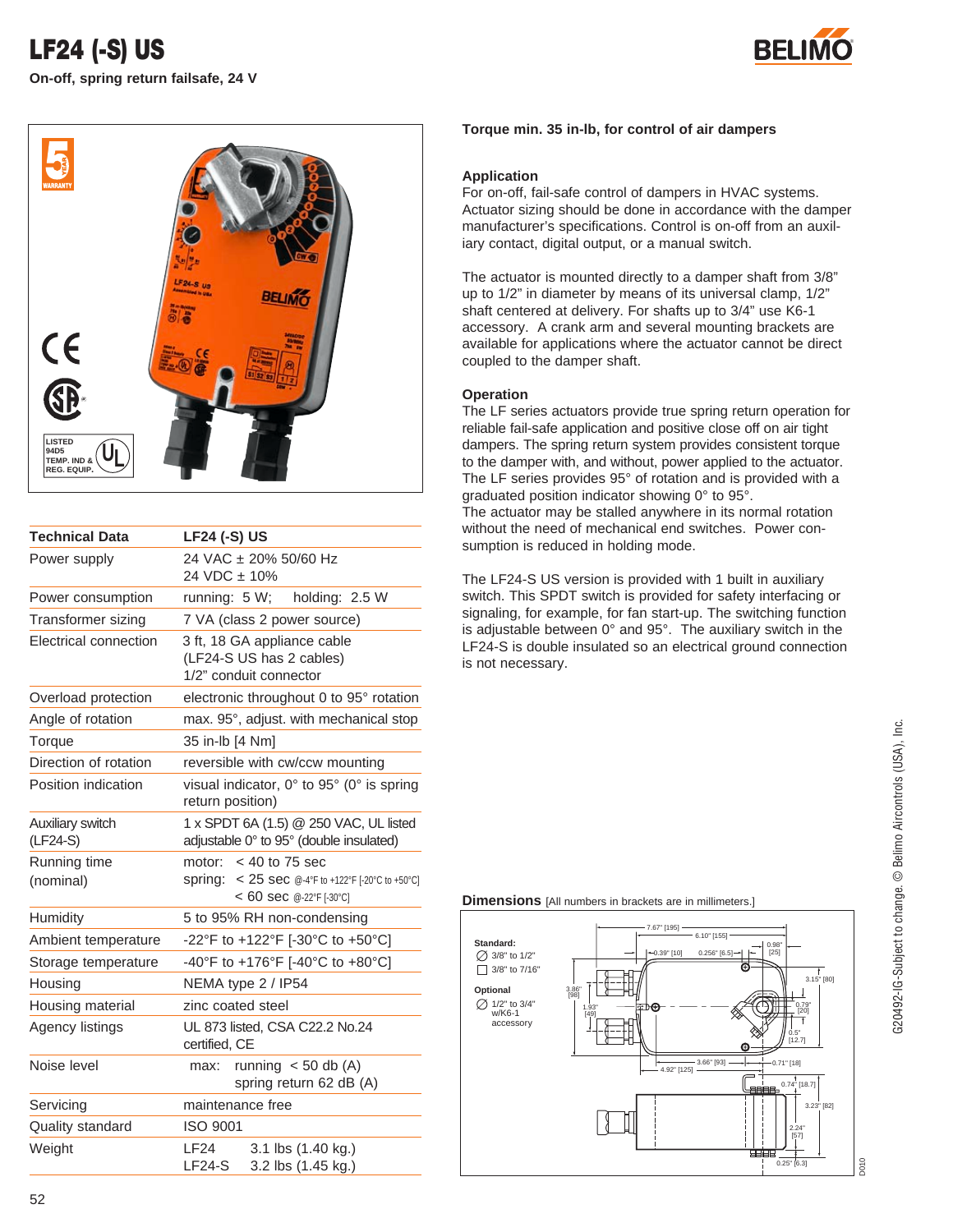

**LF**

### **Accessories**

- AV 10-18 Shaft extension (K6-1 is required)<br>IND-LE Damper position indicator
- Damper position indicator
- K6-1 Universal clamp for up to  $3/4$ " diameter shafts<br>KH-LF Crankarm for up to  $1/2$ " round shaft
- Crankarm for up to 1/2" round shaft
- Tool-06 8mm and 10 mm wrench
- ZG-LF2 Crankarm adaptor kit for LF
- ZG-112 Mounting bracket for Honeywell Mod IV, M6415 type actuators, and new installations
- ZG-LF112 Crankarm adaptor kit for Honeywell Mod IV, M6415 type actuators, and new installations
- ZS-100 Weather shield (metal)
- ZS-150 Weather shield (polycarbonate)
- ZS-260 Explosion-proof housing

### **Note: When using LF24 US and LF24-S US actuators, only use accessories listed on this page.**

### **LF24 (-S) US Typical Specification**

On-off spring return damper actuators shall be direct coupled type which require no crankarm and linkage and be capable of direct mounting to a shaft up to a 3/4" diameter and center a 1/2" shaft. The actuators must be designed so that they may be used for either clockwise or counterclockwise fail-safe operation. Actuators shall be protected from overload at all angles of rotation. If required, 1 SPDT auxiliary switch shall be provided having the capability of being adjustable. Actuators with auxiliary switch must be constructed to meet the requirements for Double Insulation so an electrical ground is not required to meet agency listings. Actuators shall be UL listed and CSA certified, have a 5 year warranty, and be manufactured under ISO 9001 International Quality Control Standards. Actuators shall be as manufactured by Belimo.



 $3\sqrt{2}$  Actuator may also be powered by 24 VDC.

sumption must be observed.

24 VAC Transformer

 $\sqrt{1}$  Provide overload protection and disconnect as required. Actuators may be connected in parallel. Power con-

**Volts** 3

**1 Common 2 + Hot**

**LF24 US**

 $\sqrt{2}$ 

W047

**Wiring diagrams**

1

**Line** 

 $/2$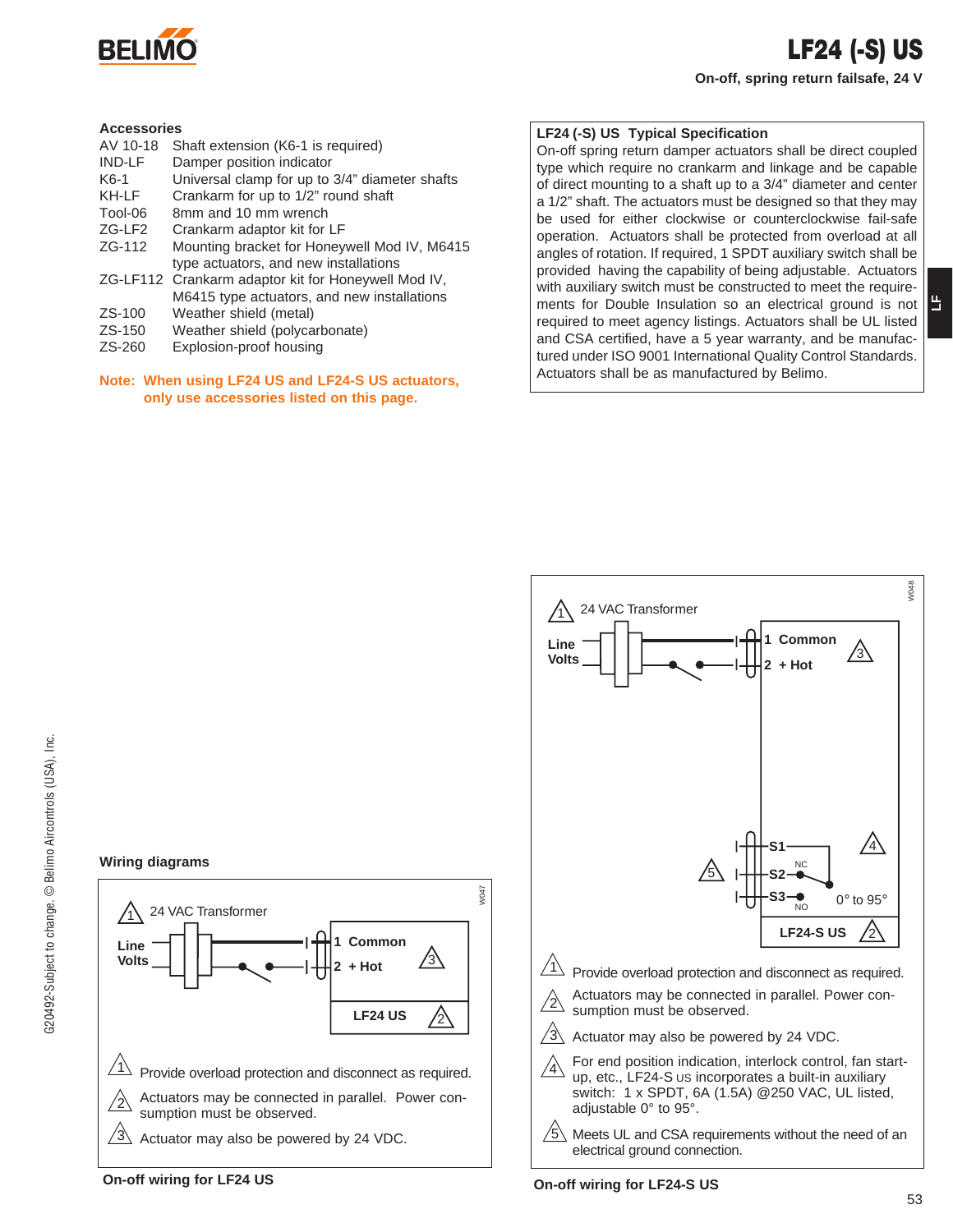# **LF120 (-S) US / LF230 (-S) US**







| <b>Technical Data</b>           | <b>LF120 (-S) US</b>                                                                                    | <b>LF230 (-S) US</b>            |
|---------------------------------|---------------------------------------------------------------------------------------------------------|---------------------------------|
| Power supply                    | 120 VAC ± 10%<br>50/60 Hz                                                                               | $230$ VAC $\pm$ 10%<br>50/60 Hz |
| Power consumption               | running: 5.5 W<br>holding:<br>3.5 W                                                                     | 5 W<br>3 W                      |
| Transformer sizing              | 7.5 VA                                                                                                  | 7 VA                            |
| Electrical connection           | 3 ft, 18 GA appliance cable<br>(-S models have 2 cables)<br>1/2" conduit connector                      |                                 |
| Overload protection             | electronic throughout 0 to 95° rotation                                                                 |                                 |
| Electrical protection           | actuators are double insulated                                                                          |                                 |
| Angle of rotation               | max 95°, adjust. with mechanical stop                                                                   |                                 |
| Torque                          | 35 in-lb [4 Nm] constant torque                                                                         |                                 |
| Direction of rotation           | reversible with cw/ccw mounting                                                                         |                                 |
| Position indication             | visual indicator, 0° to 95° (0° is<br>spring return position)                                           |                                 |
| Auxiliary switch<br>(-S models) | 1 x SPDT 6A (1.5A) @ 250 VAC, UL listed<br>adjustable 0° to 95°                                         |                                 |
| Electrical protection           | actuators are double insulated                                                                          |                                 |
| Running time<br>(nominal)       | motor: $<$ 40 to 75 sec<br>Spring: < 25 sec @-4°F to +122°F [-20°C to +50°C]<br>< 60 sec @-22°F [-30°C] |                                 |
| Humidity                        | 5 to 95% RH non-condensing                                                                              |                                 |
| Ambient temperature             | -22°F to +122°F [-30°C to +50°C]                                                                        |                                 |
| Storage temperature             | -40°F to +176°F [-40°C to +80°C]                                                                        |                                 |
| Housing                         | NEMA type $2/$ IP54                                                                                     |                                 |
| Housing material                | zinc coated steel                                                                                       |                                 |
| Agency listings                 | UL 873, CSA C22.2 No. 24 Certified,<br>CE [LF230(-S) US]                                                |                                 |
| Noise level                     | running $<$ 50 db (A)<br>max:<br>spring return 62 dB (A)                                                |                                 |
| Servicing                       | maintenance free                                                                                        |                                 |
| Quality standard                | <b>ISO 9001</b>                                                                                         |                                 |
| Weight                          | LF120/230<br>LF120/230-S 3.5 lbs (1.60 kg.)                                                             | 3.4 lbs (1.54 kg.)              |

### **Torque min. 35 in-lb, for control of air dampers**

### **Application**

For on-off, fail-safe control of dampers in HVAC systems. Actuator sizing should be done in accordance with the damper manufacturer's specifications. Control is on-off from an auxiliary contact, or a manual switch.

The actuator is mounted directly to a damper shaft from 3/8" up to 1/2" in diameter by means of its universal clamp, 1/2" shaft centered at delivery. For shafts up to 3/4" use K6-1 accessory. A crank arm and several mounting brackets are available for applications where the actuator cannot be direct coupled to the damper shaft.

### **Operation**

The LF series actuators provide true spring return operation for reliable fail-safe application and positive close off on air tight dampers. The spring return system provides consistent torque to the damper with, and without, power applied to the actuator. The LF series provides 95° of rotation and is provided with a graduated position indicator showing 0° to 95°. The actuator may be stalled anywhere in its normal rotation without the need of mechanical end switches. Power consumption is reduced in holding mode. The actuator is double insulated so an electrical ground connection is not necessary.

The LF120-S US and LF230-S US versions are provided with 1 built-in auxiliary switch. This SPDT switch is provided for safety interfacing or signaling, for example, for fan start-up. The switching function is adjustable between 0° and 95°.

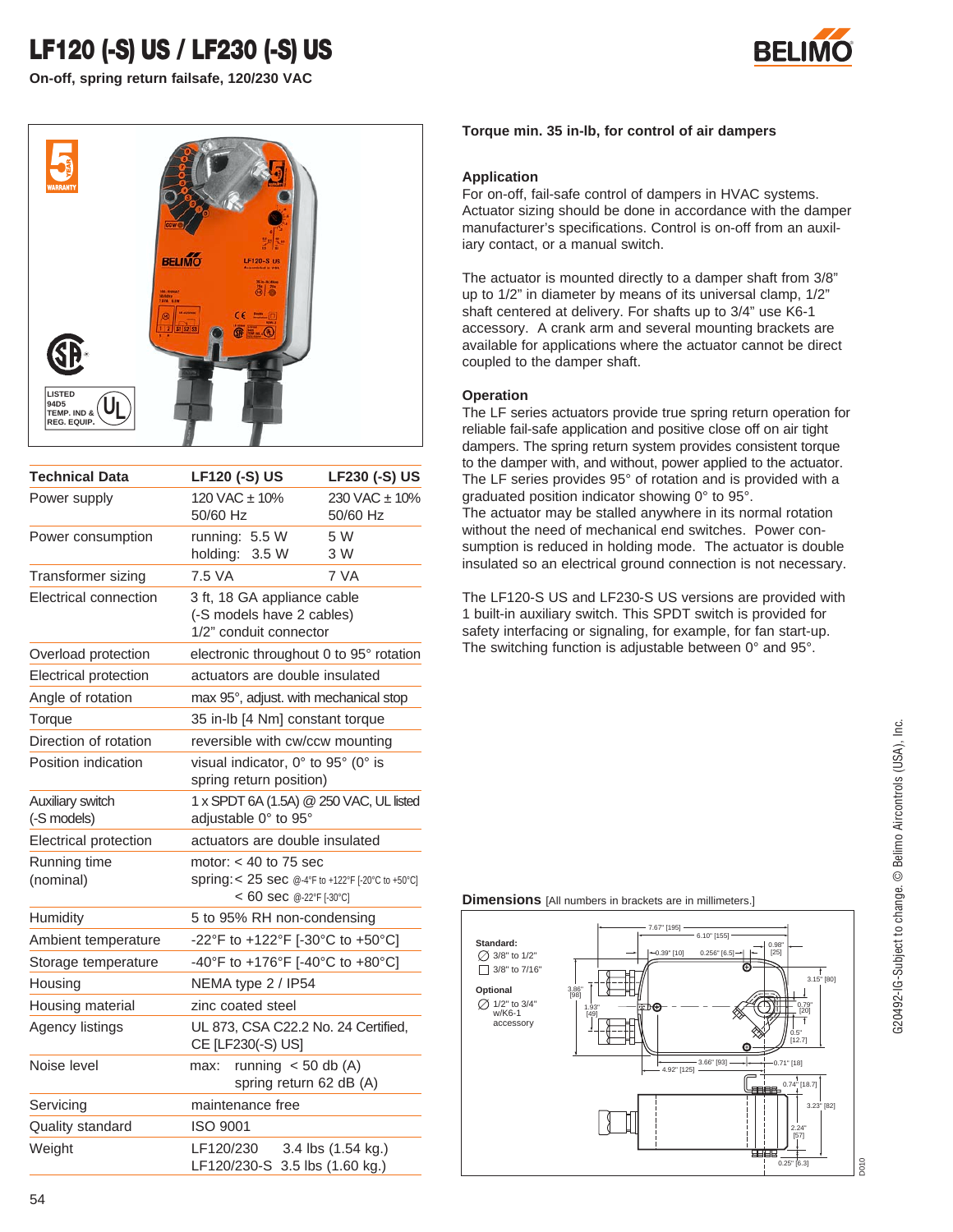

### **LF120 (-S) US / LF230 (-S) US**

**On-off, spring return failsafe, 120/230 VAC**

#### **Accessories**

- AV 10-18 Shaft extension (K6-1 is required)
- IND-LF Damper position indicator
- K6-1 Universal clamp for up to 3/4" diameter shafts
- KH-LF Crankarm for up to 1/2" round shaft
- Tool-06 8mm and 10 mm wrench<br>ZG-LF2 Crankarm adaptor kit for
- Crankarm adaptor kit for LF
- ZG-112 Mounting bracket for Honeywell Mod IV, M6415 type actuators, and new installations
- ZG-LF112 Crankarm adaptor kit for Honeywell Mod IV, M6415 type actuators, and new installations
- ZS-100 Weather shield (metal)
- ZS-150 Weather shield (polycarbonate)
- ZS-260 Explosion-proof housing

### **Note: When using LF120/230 US and LF120-S/230-S US actuators, only use accessories listed on this page.**

**1 Neutral 2 Hot**

**LF120 US LF230 US**

On-off spring return damper actuators shall be direct coupled type which require no crankarm and linkage and be capable of direct mounting to a shaft up to a 3/4" diameter and center a 1/2" shaft. The actuators must be designed so that they may be used for either clockwise or counterclockwise fail-safe operation. Actuators shall be protected from overload at all angles of rotation. If required, 1 SPDT auxiliary switch shall be provided having the capability of being adjustable. Actuators must be constructed to meet the requirements for Double Insulation so an electrical ground is not required to meet agency listings. Actuators shall be UL listed and CSA certified, have a 5 year warranty, and be manufactured under ISO 9001 International Quality Control Standards. Actuators shall be as manufactured by Belimo.

**LF120 (-S) US / LF230 (-S) US Typical Specification**



sumption must be observed. No ground connection is required.

### **On-off wiring for LF120 US / LF230 US On-off wiring for LF120-S US / LF230-S US**

**Wiring diagrams**

120 VAC 230 VAC

> L1 N  $12H$

1

 $/2\triangledown$ 

 $\sqrt{3}$ 

**LF**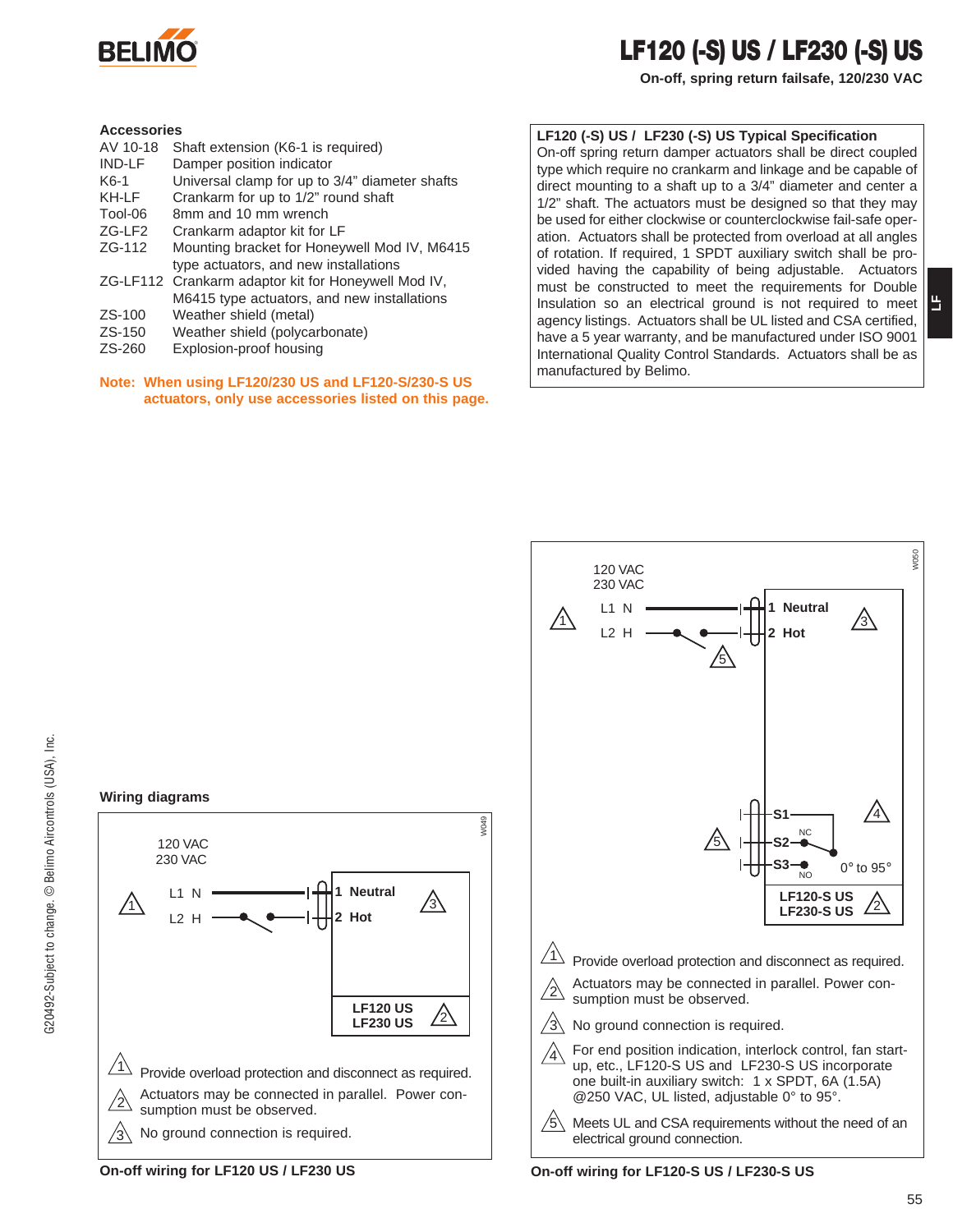**On-off, spring return failsafe, reversible, floating point, 24V**





| <b>Technical Data</b>            | LF24-3 (-S) US                                                                                                                  |
|----------------------------------|---------------------------------------------------------------------------------------------------------------------------------|
| Power supply                     | 24 VAC ± 20% 50/60 Hz                                                                                                           |
|                                  | 24 VDC ± 10%                                                                                                                    |
| Power consumption                | 1 W<br>running: 2.5 W;<br>holding:                                                                                              |
| Transformer sizing               | 5 VA (class 2 power source)                                                                                                     |
| Electrical connection            | LF24-3 US<br>3 ft, plenum rated cable<br>LF24-3-S US 3 ft, 18 GA appliance<br>cables (2)<br>1/2" conduit connector              |
| Overload protection              | electronic throughout 0 to 95° rotation                                                                                         |
| Input impedance                  | 1000 $\Omega$ (0.6w) control inputs                                                                                             |
| Angle of rotation                | max. 95°, adjust. with mechanical stop                                                                                          |
| Torque                           | 35 in-lb [4 Nm]                                                                                                                 |
| Direction of rotation            | spring: reversible with cw/ccw mounting<br>motor: reversible with built-in switch                                               |
| Position indication              | visual indicator. 0° to 95° (0° is<br>spring return position)                                                                   |
| Auxiliary switch<br>(LF24-3-SUS) | 1 x SPDT 6A (1.5A) @ 250 VAC, UL listed<br>adjustable 0° to 95° (double insulated)                                              |
| Running time                     | motor: 150 sec constant,<br>independent of load<br>Spring: < 25 sec @-4°F to +122°F [-20°C to +50°C]<br>< 60 sec @-22°F [-30°C] |
| Humidity                         | 5 to 95% RH non-condensing                                                                                                      |
| Ambient temperature              | -22°F to +122°F [-30°C to +50°C]                                                                                                |
| Storage temperature              | -40°F to +176°F [-40°C to +80°C]                                                                                                |
| Housing                          | NEMA type 2 / IP54                                                                                                              |
| Housing material                 | zinc coated metal                                                                                                               |
| Agency listings                  | UL 873 listed; CSA C22.2 No. 24<br>certified, CE                                                                                |
| Noise level                      | running $<$ 30 db (A)<br>max:<br>spring return 62 dB (A)                                                                        |
| Servicing                        | maintenance free                                                                                                                |
| Quality standard                 | <b>ISO 9001</b>                                                                                                                 |
| Weight                           | LF24-3<br>3.1 lbs (1.40 kg.)<br>LF24-3-S 3.6 lbs (1.45 kg.)                                                                     |

### **Torque min. 35 in-lb, for control of air dampers**

### **Application**

For modulation or on-off control of dampers in HVAC systems. Actuator sizing should be done in accordance with the damper manufacturer's specifications.

The actuator is mounted directly to a damper shaft from 3/8" up to 1/2" in diameter by means of its universal clamp, 1/2" shaft centered at delivery. For shafts up to 3/4" use K6-1 accessory. A crank arm and several mounting brackets are available for applications where the actuator cannot be direct coupled to the damper shaft.

Control is floating point from a triac or relay, or on-off from an auxiliary contact from a fan motor contactor, controller, or manual switch.

### **Operation**

The LF series actuators provide true spring return operation for reliable fail-safe application and positive close-off on air tight dampers. The spring return system provides consistent torque to the damper with, and without, power applied to the actuator.

The LF series provides 95° of rotation and is provided with a graduated position indicator showing 0 to 95°.

The LF24-3 (-S) US uses a brushless DC motor which is controlled by an Application Specific Integrated Circuit (ASIC) and a microprocessor. The microprocessor provides the intelligence to the ASIC to provide a constant rotation rate. The ASIC monitors and controls the brushless DC motor's rotation and provides a digital rotation sensing function to prevent damage to the actuator in a stall condition. The actuator may be stalled anywhere in its normal rotation without the need of mechanical end switches. Power consumption is reduced in holding mode.

The LF24-3-S US version is provided with 1 built-in auxiliary switch. This SPDT switch is provided for safety interfacing or signaling, for example, for fan start-up. The switching function is adjustable between 0° and 95°. The auxiliary switch in the LF24-3-S US is double insulated so an electrical ground is not necessary.

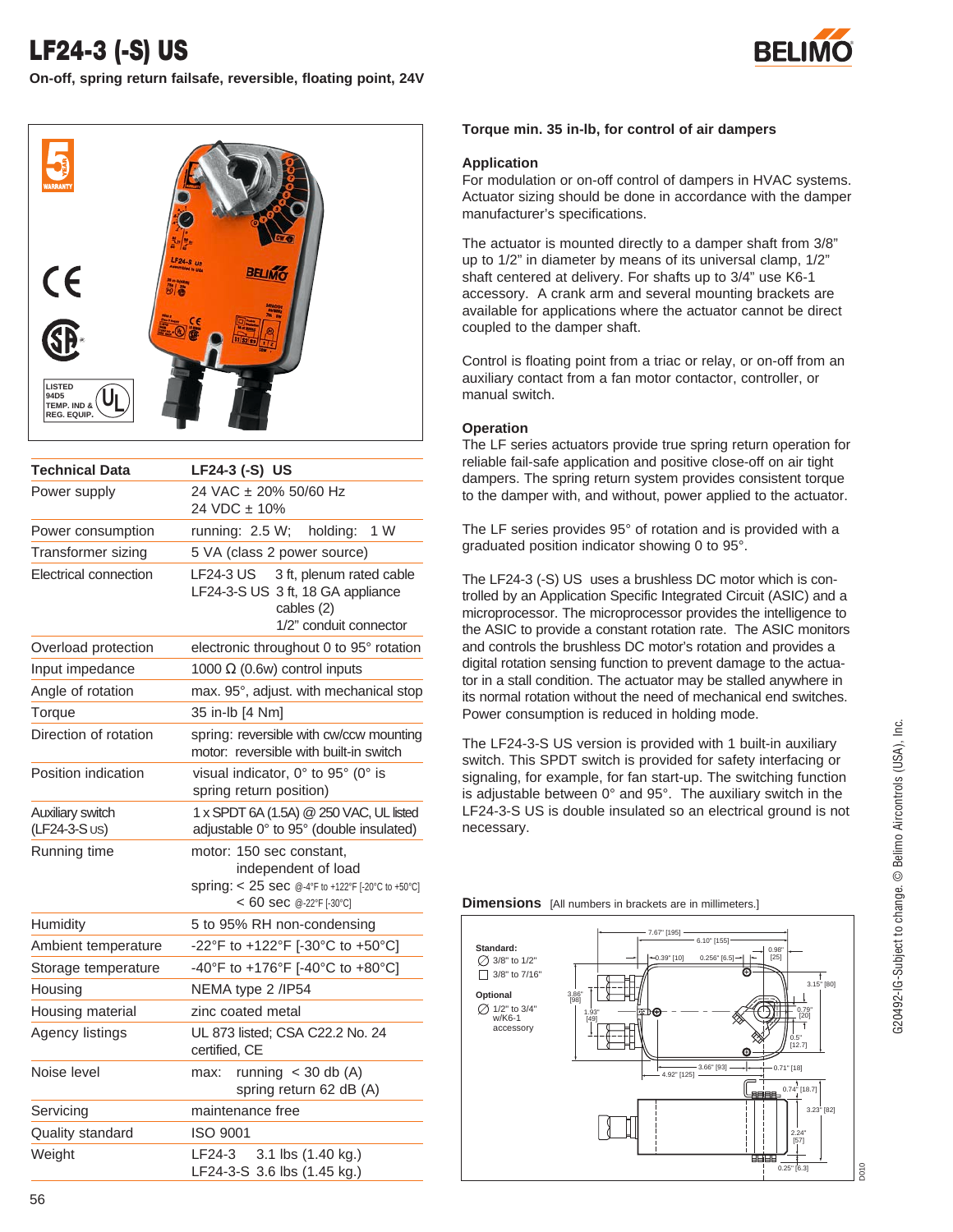

### **LF24-3 (-S) US**

**LF**

### **On-off, spring return failsafe, reversible, floating point, 24V**

#### **Accessories**

- AV 10-18 Shaft extension (K6-1 is required)<br>IND-LE Damper position indicator
- IND-LF Damper position indicator<br>K6-1 Universal clamp for up to
- Universal clamp for up to 3/4" diameter shafts
- KH-LF Crankarm for up to 1/2" round shaft
- Tool-06 8mm and 10 mm wrench
- ZG-LF2 Crankarm adaptor kit for LF
- ZG-112 Mounting bracket for Honeywell Mod IV, M6415 type actuators, and new installations
- ZG-LF112 Crankarm adaptor kit for Honeywell Mod IV, M6415 type actuators, and new installations
- ZS-100 Weather shield (metal)
- ZS-150 Weather shield (polycarbonate)<br>ZS-260 Explosion-proof housing
- Explosion-proof housing

### **Note: When using LF24-3 (-S) US actuators, only use accessories listed on this page.**

### **Wiring Diagrams**



#### **On-Off control of LF24-3 (-S) US**



### **Floating point control of LF24-3 (-S) US**



### **LF24-3 (-S) US Typical Specification**

Floating point, on-off spring return damper actuators shall be direct coupled type which require no crankarm and linkage and be capable of direct mounting to a shaft up to a 3/4" diameter and center a 1/2" shaft. The actuators must be designed so that they may be used for either clockwise or counterclockwise fail-safe operation. Actuators shall have an external direction of rotation switch to reverse control logic. Actuators shall use a brushless DC motor and be protected from overload at all angles of rotation. If required, 1 SPDT auxiliary switch shall be provided having the capability of being adjustable. Actuators with auxiliary switch must be constructed to meet the requirements for Double Insulation so an electrical ground is not required to meet agency listings. Run time shall be constant and independent of torque. Actuators shall be UL listed and CSA certified, have a 5 year warranty, and be manufactured under ISO 9001 International Quality Control Standards. Actuators shall be as manufactured by Belimo.



### **Triac source**



**Triac sink**



**Triac sink with separate transformers**

### **Notes:**

- $\sqrt{1}$  Provide overload protection and disconnect as required.
- 2 Actuators may be connected in parallel. Power consumption must be observed.
- 3 May also be powered by 24 VDC.
- $\sqrt{4}$ The Common connection from the actuator must be connected to the Hot connection of the controller.
- 5 The actuator Hot must be connected to the control board Common.
- For end position indication, interlock control, fan startup, etc., LF24-3-S US LF120-S US and LF230-S US incorporate one built-in auxiliary switch: 1 x SPDT, 6A (1.5A) @250 VAC, UL listed, adjustable 0° to 95°.  $/6\sqrt{2}$
- $\gamma\!\!\!\!\setminus$  Meets UL and CSA requirements without the need of an electrical ground connection.
- Actuators with plenum rated cable do not have numbers on wires; use color
- 8\coded instead. Actuators with appliance rated cable use numbers.

57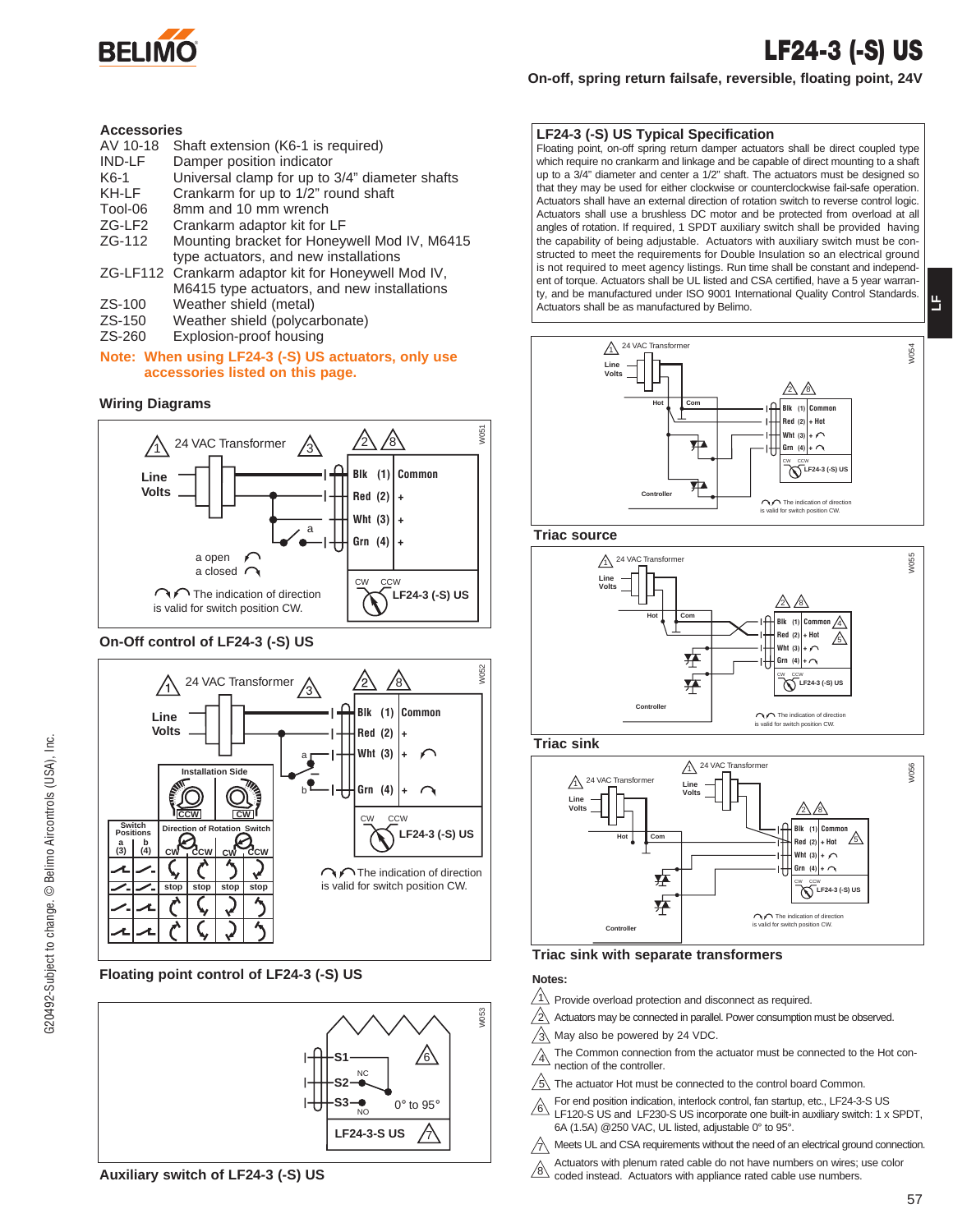## **LFC24-3-R (-S) US**

**On-off, spring return failsafe, reversible, floating point, 24V, Trane Voyager retrofit**





| <b>Technical Data</b> | <b>LFC24-3-R US</b>                                                                                                                    |  |
|-----------------------|----------------------------------------------------------------------------------------------------------------------------------------|--|
| Power supply          | 24 VAC ± 20% 50/60 Hz<br>24 VDC ± 10%                                                                                                  |  |
| Power consumption     | 1 W<br>running: $2.5 W$ ;<br>holding:                                                                                                  |  |
| Transformer sizing    | 5 VA (class 2 power source)                                                                                                            |  |
| Electrical connection | 3 ft, plenum rated cable<br>4 male spade connectors                                                                                    |  |
| Overload protection   | electronic throughout 0 to 95° rotation                                                                                                |  |
| Input impedance       | 1000 $\Omega$ (0.6w) control inputs                                                                                                    |  |
| Angle of rotation     | max. 95°, adjust. with mechanical stop                                                                                                 |  |
| Torque                | 35 in-lb [4 Nm]                                                                                                                        |  |
| Direction of rotation | spring: reversible with cw/ccw mounting<br>motor: reversible with built-in switch                                                      |  |
| Position indication   | visual indicator, 0° to 95° (0° is spring<br>return position)                                                                          |  |
| Running time          | motor:<br>90 sec constant,<br>independent of load<br>< 25 sec @-4°F to +122°F [-20°C to +50°C]<br>spring:<br>$< 60$ sec @-22°F [-30°C] |  |
| Humidity              | 5 to 95% RH non-condensing                                                                                                             |  |
| Ambient temperature   | -22°F to +122°F [-30°C to +50°C]                                                                                                       |  |
| Storage temperature   | -40°F to +176°F [-40°C to +80°C]                                                                                                       |  |
| Housing               | NEMA type 2 / IP54                                                                                                                     |  |
| Housing material      | zinc coated metal                                                                                                                      |  |
| Agency listings       | UL 873 listed; CSA C22.2 No.24 certified, CE                                                                                           |  |
| Noise level           | running $<$ 30 db (A)<br>max:<br>spring return 62 dB (A)                                                                               |  |
| Servicing             | maintenance free                                                                                                                       |  |
| Quality standard      | <b>ISO 9001</b>                                                                                                                        |  |
| Weight                | 3.1 lbs (1.40 kg.)                                                                                                                     |  |
| <b>Technical Data</b> | <b>LFC24-3-S US</b>                                                                                                                    |  |
| Auxiliary switch      | 1 x SPDT 6A (1.5A) @ 250 VAC, UL listed<br>adjustable 0° to 95° (double insulated)                                                     |  |

Electrical Connection 3 ft, 18 GA appliance cables (2)

Weight 3.6 lbs (1.45 kg.)

1/2" conduit connector

### **Torque min. 35 in-lb, for control of air dampers**

### **Application**

For modulation or on-off control of dampers in HVAC systems. Actuator sizing should be done in accordance with the damper manufacturer's specifications.

The actuator is mounted directly to a damper shaft from 3/8" up to 1/2" in diameter by means of its universal clamp, 1/2" shaft centered at delivery. For shafts up to 3/4" use K6-1 accessory. The ZG-LFC114 universal mounting kit can be used with the LFC24-3-R US actuator for retrofit of the economizer section of the Trane Voyager unit.

Control is floating point from a triac or relay, or on-off from an auxiliary contact from a fan motor contactor, controller, or manual switch.

### **Operation**

The LF series actuators provide true spring return operation for reliable fail-safe application and positive close-off on air tight dampers. The spring return system provides consistent torque to the damper with, and without, power applied to the actuator.

The LF series provides 95° of rotation and is provided with a graduated position indicator showing 0 to 95°.

The LFC24-3-R (-S) US uses a brushless DC motor which is controlled by an Application Specific Integrated Circuit (ASIC) and a microprocessor. The microprocessor provides the intelligence to the ASIC to provide a constant rotation rate. The ASIC monitors and controls the brushless DC motor's rotation and provides a digital rotation sensing function to prevent damage to the actuator in a stall condition. The actuator may be stalled anywhere in its normal rotation without the need of mechanical end switches. Power consumption is reduced in holding mode.

The LFC24-3-S US version is provided with 1 built-in auxiliary switch. This SPDT switch is provided for safety interfacing or signaling, for example, for fan start-up. The switching function is adjustable between 0° and 95°. The auxiliary switch in the LFC24-3-S US is double insulated so an electrical ground is not necessary.

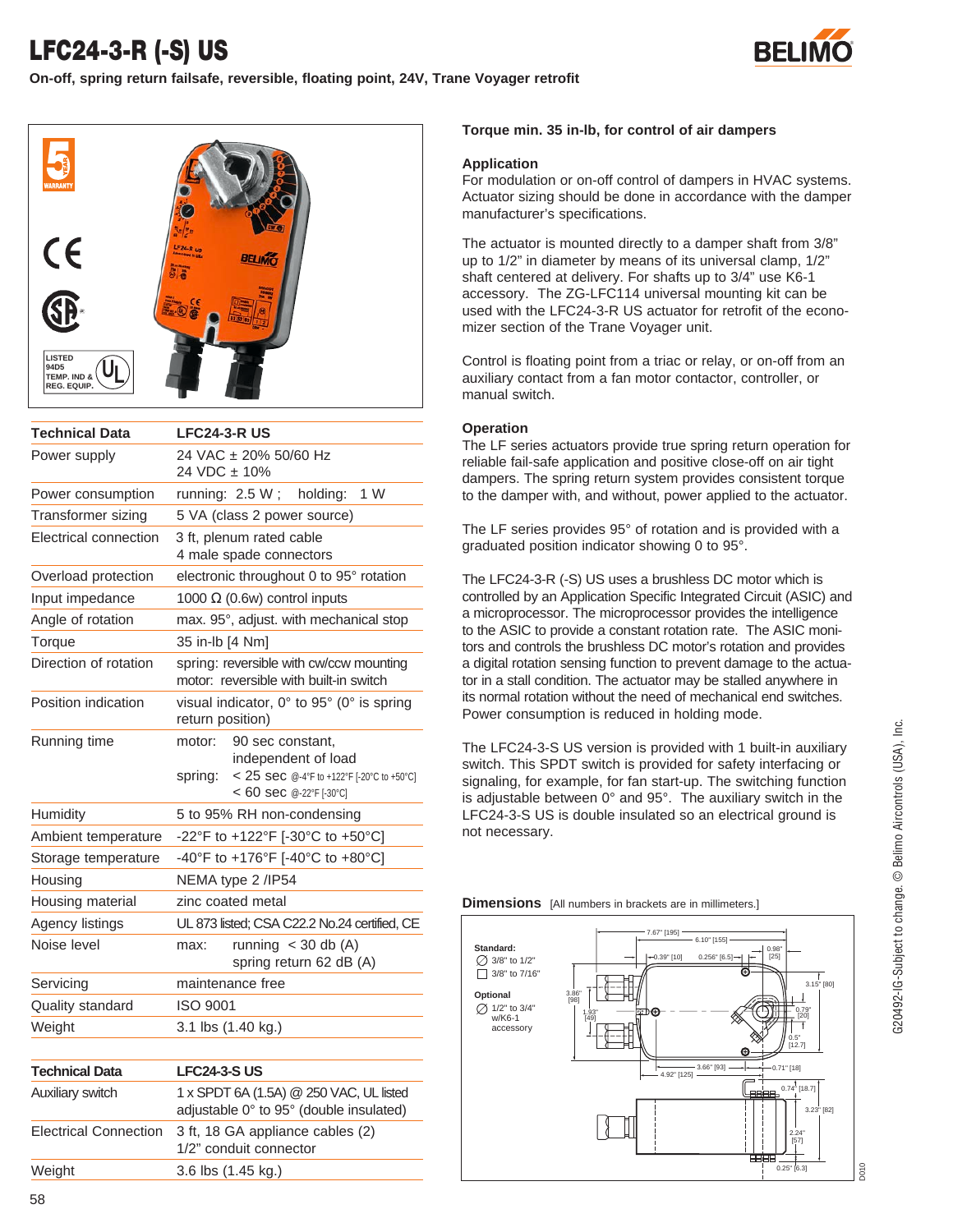

# **LFC24-3-R (-S) US**

**LF**

**On-off, spring return failsafe, reversible, floating point, 24V, Trane Voyager retrofit**

#### **Accessories**

| лььсээм 169   |                                                            |
|---------------|------------------------------------------------------------|
| AV 10-18      | Shaft extension (K6-1 is required)                         |
| <b>IND-LF</b> | Damper position indicator                                  |
| K6-1          | Universal clamp for up to 3/4" diameter shafts             |
| KH-LF         | Crankarm for up to 1/2" round shaft                        |
| Tool-06       | 8mm and 10 mm wrench                                       |
| ZG-LF2        | Crankarm adaptor kit for LF                                |
| ZG-112        | Mounting bracket for Honeywell Mod IV, M6415               |
|               | type actuators, and new installations                      |
|               | ZG-LF112 Crankarm adaptor kit for Honeywell Mod IV,        |
|               | M6415 type actuators, and new installations                |
|               | ZG-LFC114 Used with LFC24-3-R US, mounting bracket kit for |
|               | Trane Voyager economizer actuator retrofit. Kit            |
|               | includes mounting bracket and installation hardware.       |
|               |                                                            |

- ZS-100 Weather shield (metal)
- ZS-150 Weather shield (polycarbonate)
- ZS-260 Explosion-proof housing

**Note: When using LFC24-3-R (-S) US actuators, only use accessories listed on this page.** 

**Note: For On-Off control wiring please see LF24-3 US wiring diagram. "On-Off control of LF24-3 (-S) US" page 56.**

**Note: For Floating point control wiring, Triac source, sink or wiring with separate power supplies please see page 56 for correct wiring.** 

**Note: Please consult equipment and/or controller manufacturers documentation to ensure compatibility. If you are unsure send controller specifications to Belimo Aircontrols for evaluation.**

#### **Wiring Diagrams**





**Notes:**

- $/1\backslash$ Provide overload protection and disconnect as required.
- $/2\backslash$ Actuators may be connected in parallel. Power consumption must be observed.
- $\frac{3}{2}$  is required. No ground connection
- For end position indication, interlock control, fan startup, etc., LFC24-3-S US incorporates one built-in auxiliary switch: 1 x SPDT, 6A (1.5A) @250 VAC, UL listed, adjustable 0° to 95°.  $/6\sqrt{2}$

**LFC24-3-S US** 7

**Auxiliary switch of LFC24-3-S US**

**S2 S3** NC <u>/6\</u>

W148

 $0^\circ$  to  $95^\circ$ 

 $7\backslash$  Meets UL and CSA requirements without the need of an electrical ground connection.

### **LFC24-3-R (-S) US Typical Specification**

Floating point, on-off spring return damper actuators shall be direct coupled type which require no crankarm and linkage and be capable of direct mounting to a shaft up to a 3/4" diameter and center a 1/2" shaft. The actuators must be designed so that they may be used for either clockwise or counterclockwise fail-safe operation. Actuators shall have an external direction of rotation switch to reverse control logic. Actuators shall use a brushless DC motor and be protected from overload at all angles of rotation. If required, 1 SPDT auxiliary switch shall be provided having the capability of being adjustable. Actuators with auxiliary switch must be constructed to meet the requirements for Double Insulation so an electrical ground is not required to meet agency listings. Run time shall be constant and independent of torque. Actuators shall be UL listed and CSA certified, have a 5 year warranty, and be manufactured under ISO 9001 International Quality Control Standards. Actuators shall be as manufactured by Belimo.







**Retrofit solution installation**

59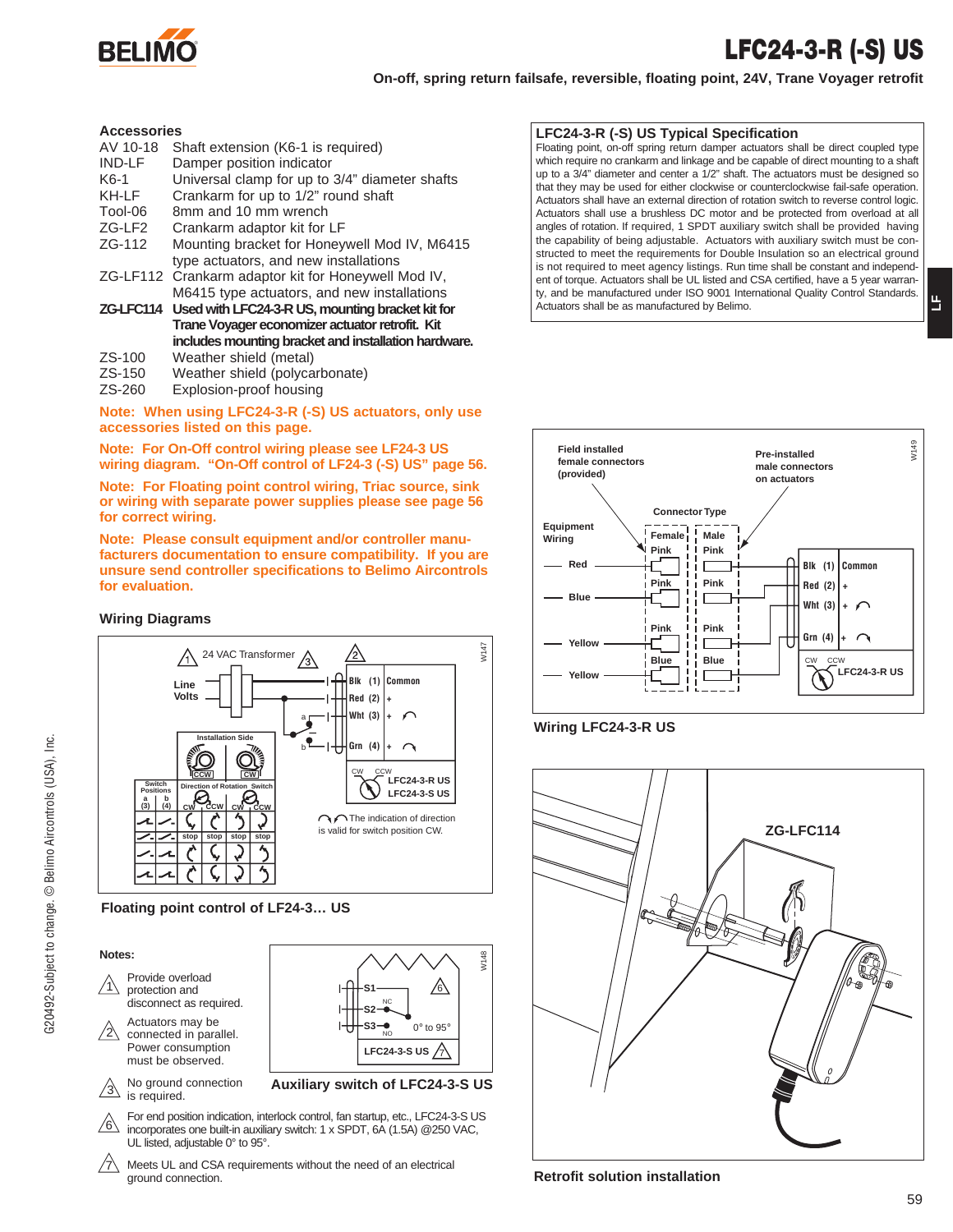# **LF24-SR (-S) US**



**Proportional damper actuator, spring return failsafe, 24 V for 2 to 10 VDC, or 4 to 20 mA control signal. Output signal of 2 to 10 VDC for position indication.**



| <b>Technical Data</b>              | <b>LF24-SR (-S) US</b>                                                                                           |
|------------------------------------|------------------------------------------------------------------------------------------------------------------|
| Power supply                       | 24 VAC ± 20% 50/60 Hz<br>24 VDC ± 10%                                                                            |
| Power consumption                  | running: 2.5 W; holding:<br>1 W                                                                                  |
| Transformer sizing                 | 5 VA (class 2 power source)                                                                                      |
| Electrical connection              | LF24-SR US 3 ft, plenum rated cable<br>LF24-SR-SUS 3 ft, 18 GA appliance<br>cables (2)<br>1/2" conduit connector |
| Overload protection                | electronic throughout 0 to 95° rotation                                                                          |
| Operating range Y                  | 2 to 10 VDC, 4 to 20mA                                                                                           |
| Input impedance                    | 100 kΩ (0.1 mA), 500Ω                                                                                            |
| Feedback output U                  | 2 to 10 VDC (max. 0.7 mA) for 95°                                                                                |
| Angle of rotation                  | max. 95°, adjust. with mechanical stop                                                                           |
| Torque                             | 35 in-lb [4 Nm]                                                                                                  |
| Direction of rotation              | spring: reversible with cw/ccw mounting<br>motor: reversible with built-in switch                                |
| Position indication                | visual indicator, 0° to 95°<br>(0° is spring return position)                                                    |
| Auxiliary switch<br>(LF24-SR-S US) | 1 x SPDT 6A (1.5A) @ 250 VAC, UL listed<br>adjustable 0° to 95° (double insulated)                               |
| Running time<br>(nominal)          | motor: 150 sec constant,<br>independent of load<br>Spring: < 25 sec @-4°F to +122°F [-20°C to +50°C]             |
| Humidity                           | $< 60$ sec @-22°F [-30°C]<br>5 to 95% RH non-condensing                                                          |
| Ambient temperature                | -22°F to +122°F [-30°C to +50°C]                                                                                 |
|                                    | -40°F to +176°F [-40°C to +80°C]                                                                                 |
| Storage temperature<br>Housing     | NEMA type 2 / IP54                                                                                               |
| Housing material                   | zinc coated metal                                                                                                |
| Agency listings                    | UL 873 listed; CSA C22.2<br>No. 24 certified, CE                                                                 |
| Noise level                        | running $<$ 30 db (A)<br>max:<br>spring return 62 dB (A)                                                         |
| Servicing                          | maintenance free                                                                                                 |
| Quality standard                   | <b>ISO 9001</b>                                                                                                  |
| Weight                             | LF24-SR<br>3.1 lbs (1.40 kg.)<br>LF24-SR-S<br>3.2 lbs (1.45 kg.)                                                 |

### **Torque min. 35 in-lb, for control of air dampers**

### **Application**

For proportional modulation of dampers in HVAC systems. Actuator sizing should be done in accordance with the damper manufacturer's specifications.

The actuator is mounted directly to a damper shaft from 3/8" up to 1/2" in diameter by means of its universal clamp, 1/2" shaft centered at delivery. For shafts up to 3/4" use K6-1 accessory. A crank arm and several mounting brackets are available for applications where the actuator cannot be direct coupled to the damper shaft.

The actuator operates in response to a 2 to 10 VDC, or with the addition of a 500 $\Omega$  resistor, a 4 to 20 mA control input from an electronic controller or positioner. A 2 to 10 VDC feedback signal is provided for position indication or master-slave applications.

### **Operation**

The LF series actuators provide true spring return operation for reliable fail-safe application and positive close-off on air tight dampers. The spring return system provides consistent torque to the damper with, and without, power applied to the actuator. The LF series provides 95° of rotation and is provided with a graduated position indicator showing 0 to 95°.

The LF24-SR (-S) US uses a brushless DC motor which is controlled by an Application Specific Integrated Circuit (ASIC) and a microprocessor. The microprocessor provides the intelligence to the ASIC to provide a constant rotation rate and to know the actuator's exact fail-safe position. The ASIC monitors and controls the brushless DC motor's rotation and provides a digital rotation sensing function to prevent damage to the actuator in a stall condition. The actuator may be stalled anywhere in its normal rotation without the need of mechanical end switches. Power consumption is reduced in holding mode.

The LF24-SR-S US version is provided with 1 built-in auxiliary switch. This SPDT switch is provided for safety interfacing or signaling, for example, for fan start-up. The switching function is adjustable between 0° and 95°. The auxiliary switch in the LF24-SR-S US is double insulated so an electrical ground in not necessary.

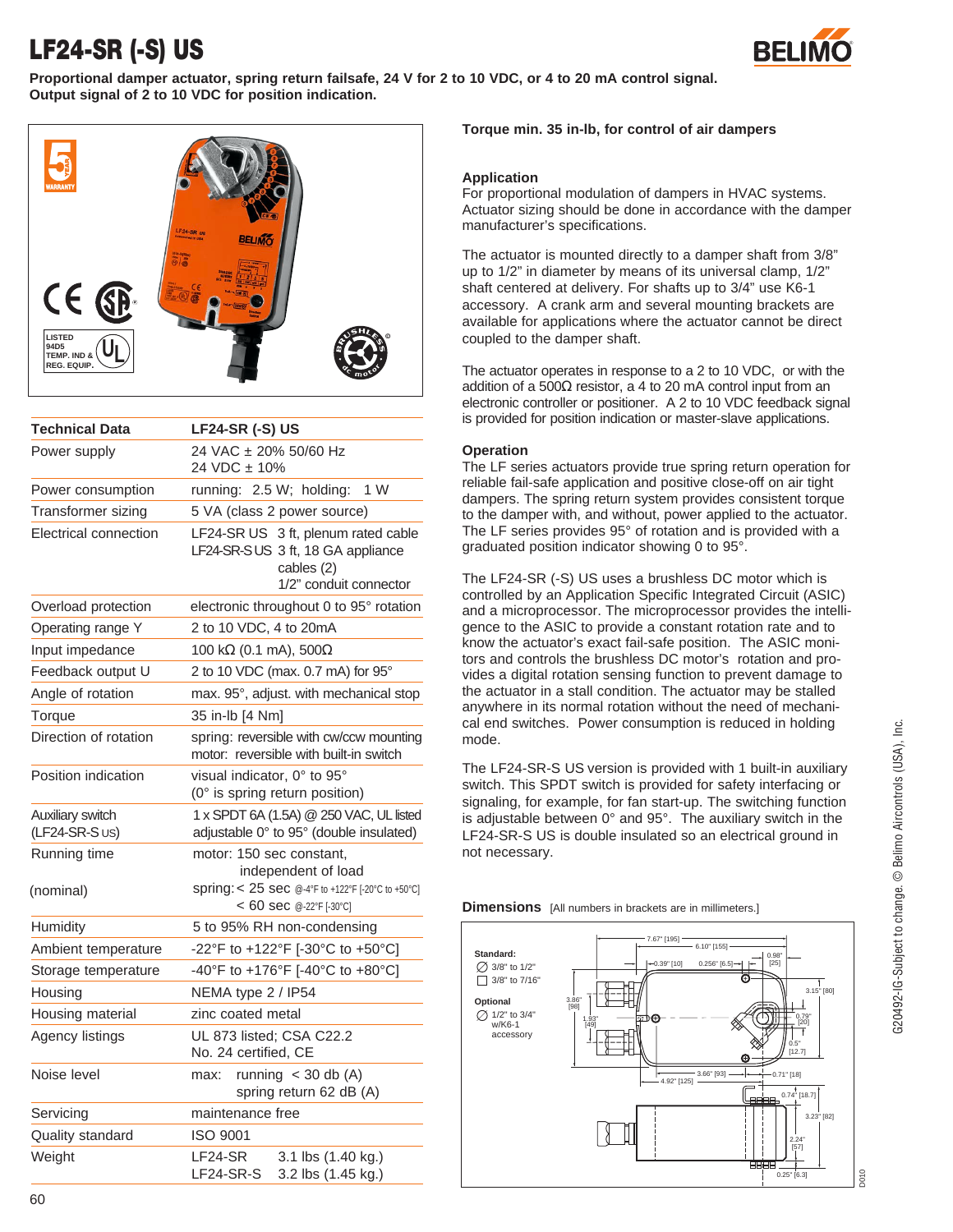

### **LF24-SR (-S) US**

**LF**

**Proportional damper actuator, spring return failsafe, 24 V for 2 to 10 VDC, or 4 to 20 mA control signal. Output signal of 2 to 10 VDC for position indication.**

### **Accessories**

| Shaft extension (K6-1 is required)<br>Damper position indicator |
|-----------------------------------------------------------------|
| Universal clamp for up to 3/4" diameter shafts                  |
| Crankarm for up to 1/2" round shaft                             |
| Min. and/or man. positioner in NEMA 4 housing                   |
| Min. and/or man. positioner for flush panel mounting            |
| 8mm and 10 mm wrench                                            |
| Crankarm adaptor kit for LF                                     |
| Mounting bracket for Honeywell Mod IV, M6415                    |
| type actuators, and new installations                           |
| ZG-LF112 Crankarm adaptor kit for Honeywell Mod IV,             |
| M6415 type actuators, and new installations                     |
| 500 $\Omega$ resistor for 4 to 20 mA control signal             |
| Weather shield (metal)                                          |
| Weather shield (polycarbonate)                                  |
|                                                                 |

ZS-260 Explosion-proof housing

#### **Note: When using LF24-SR (-S) US actuators, only use accessories listed on this page.**

### **Wiring diagrams**



 $/$  $/1$ For end position indication, interlock control, fan startup, etc., LF24-SR-S US incorporates one built-in auxiliary switch: 1 x SPDT, 6A (1.5A ) @250 VAC, UL listed, adjustable 0° to 95°. Meets UL & CSA requirements without the need of an **LF24-SR-S US**  $\sqrt{2}$ **S1** 1 **S2 S3** NC  $0^\circ$  to 95

electrical ground connection.

**Auxiliary switch of LF24-SR-S US**

### **LF24-SR (-S) US Typical Specification**

Spring return control damper actuators shall be direct coupled type which require no crankarm and linkage and be capable of direct mounting to a shaft up to a 3/4" diameter and center a 1/2" shaft. The actuator must provide proportional damper control in response to a 2 to 10 VDC or, with the addition of a 500 $\Omega$ resistor, a 4 to 20 mA control input from an electronic controller or positioner.The actuators must be designed so that they may be used for either clockwise or counterclockwise fail-safe operation. Actuators shall use a brushless DC motor controlled by a microprocessor and be protected from overload at all angles of rotation. Run time shall be constant, and independent of torque. A 2 to 10 VDC feedback signal shall be provided for position feedback or master-slave applications. If required, 1 SPDT auxiliary switch shall be provided having the capability of being adjustable. Actuators with auxiliary switch must be constructed to meet the requirements for Double Insulation so an electrical ground is not required to meet agency listings. Actuators shall be UL listed and CSA certified, have a 5 year warranty, and be manufactured under ISO 9001 International Quality Control Standards. Actuators shall be as manufactured by Belimo.



**4 to 20 mA control of LF24-SR (-S) US with 2 to 10 VDC feedback output**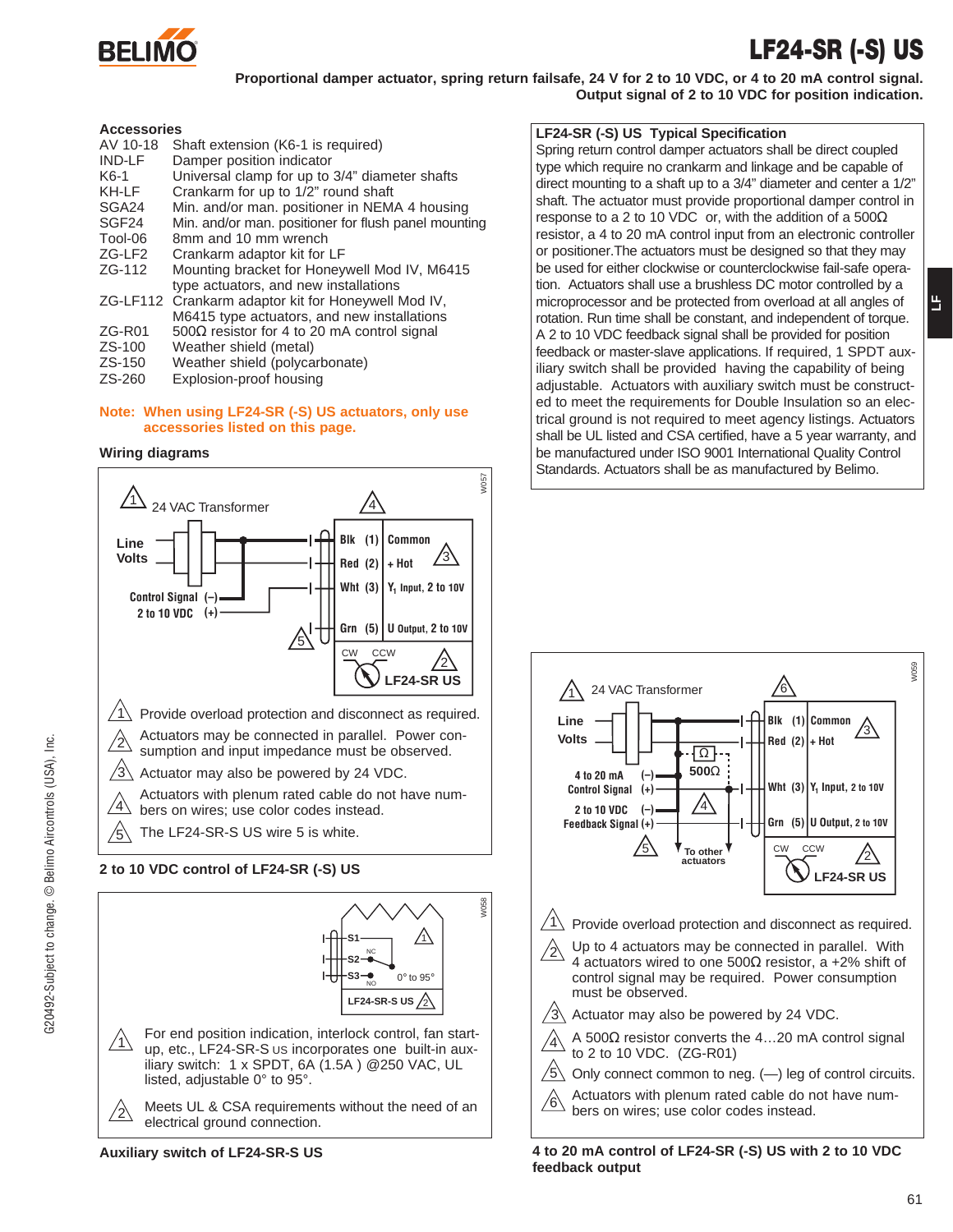# **LF24-SR-E US**



**Proportional damper actuator, 24 V for 2 to 10 VDC (or 4 to 20 mA) control signal or 3-position on/off control, with minimum position potentiometer. Output signal of 2 to 10 VDC for position indication.**



| <b>Technical Data</b> | <b>LF24-SR-E US</b>                                                                                                                  |  |  |
|-----------------------|--------------------------------------------------------------------------------------------------------------------------------------|--|--|
| Power supply          | 24 VAC ± 20% 50/60 Hz,<br>24 VDC ± 10%                                                                                               |  |  |
| Power consumption     | 1 W<br>running: 2.5 W; holding:                                                                                                      |  |  |
| Transformer sizing    | 5 VA (class 2 power source)                                                                                                          |  |  |
| Electrical connection | 3 ft, plenum rated cable<br>1/2" conduit connector                                                                                   |  |  |
| Overload protection   | electronic throughout 0 to 95° rotation                                                                                              |  |  |
| Control signal        | Y 0 to 10 VDC, 0 to 20 mA, or 24 VAC<br>for 3-position on/off control                                                                |  |  |
| Input impedance       | 100 $k\Omega$                                                                                                                        |  |  |
| Operating range Y     | 2 to 10 VDC, 4 to 20mA between<br>0% and 100%                                                                                        |  |  |
| Feedback output U     | 2 to 10 VDC (max. 0.7 mA) for 95°                                                                                                    |  |  |
| Angle of rotation     | max. 95°, adjust. with mechanical stop                                                                                               |  |  |
| Torque                | 35 in-lb [4 Nm]                                                                                                                      |  |  |
| Override function     | Minimum, Open, Closed via spring<br>Min-position adjusts on actuator cover<br>between 0 and 100% (scaled 0 to 1)                     |  |  |
| Direction of rotation | spring: reversible with cw/ccw mounting<br>motor: reversible with built-in switch                                                    |  |  |
| Position indication   | visual indicator, 0° to 95°<br>(0° is spring return position)                                                                        |  |  |
| <b>Running time</b>   | motor: 150 sec constant,<br>independent of load<br>< 25 sec @-4°F to +122°F [-20°C to +50°C]<br>spring:<br>$< 60$ sec @-22°F [-30°C] |  |  |
| Humidity              | 5 to 95% RH non-condensing                                                                                                           |  |  |
| Ambient temperature   | -22°F to +122°F [-30°C to +50°C]                                                                                                     |  |  |
| Storage temperature   | -40°F to +176°F [-40°C to +80°C]                                                                                                     |  |  |
| Housing               | NEMA type 2 / IP54                                                                                                                   |  |  |
| Housing material      | zinc coated metal                                                                                                                    |  |  |
| Agency listings       | UL 873 listed; CSA C22.2<br>No. 24 certified, CE                                                                                     |  |  |
| Noise level           | running $<$ 30 db (A)<br>max:<br>spring return 62 dB (A)                                                                             |  |  |
| Servicing             | maintenance free                                                                                                                     |  |  |
| Quality standard      | <b>ISO 9001</b>                                                                                                                      |  |  |
| Weight                | 3.2 lbs (1.45 kg.)                                                                                                                   |  |  |

- **• Torque min. 35 in-lb, for control of air dampers**
	- **• Built-in adjustable min-position for 3-position and proportional control**

### **Application**

For proportional control with minimum position setpoint, or three position control of dampers in HVAC systems. Actuator sizing should be done in accordance with the damper manufacturer's specifications.

The actuator is mounted directly to a damper shaft from 3/8" up to 1/2" in diameter by means of its universal clamp, 1/2" shaft centered at delivery. For shafts up to 3/4" use K6-1 accessory. A crank arm and several mounting brackets are available for applications where the actuator cannot be direct coupled to the damper shaft.

The actuator operates in response to 24 VAC on wire 2 or 3, which allows the LF24-SR-E US to retrofit or replace Honeywell<sup>®</sup> M8405A actuators.

### **Operation**

The LF series actuators provide true spring return operation for reliable fail-safe application and positive close-off on air tight dampers. The spring return system provides constant torque to the damper with, and without, power applied to the actuator. The LF series provides 95° of rotation and is provided with a graduated position indicator showing 0 to 95°.

The LF24-SR-E US uses a brushless DC motor which is controlled by an Application Specific Integrated Circuit (ASIC) and a microprocessor. The microprocessor provides the intelligence to the ASIC to provide a constant rotation rate and to know the actuator's exact position. The ASIC monitors and controls the brushless DC motor's rotation and provides a digital rotation sensing function to prevent damage to the actuator in a stall condition. The actuator may be stalled anywhere in its normal rotation without the need of mechanical end switches. Power consumption is reduced in holding mode.

See wiring diagrams for LF24-SR-E US for more details on 3 position control.

### **Installation**

Refer to LF Section of the Standard Actuation and Accessories, Technical Documentation.

Honeywell® is a trademark of Honeywell Inc.

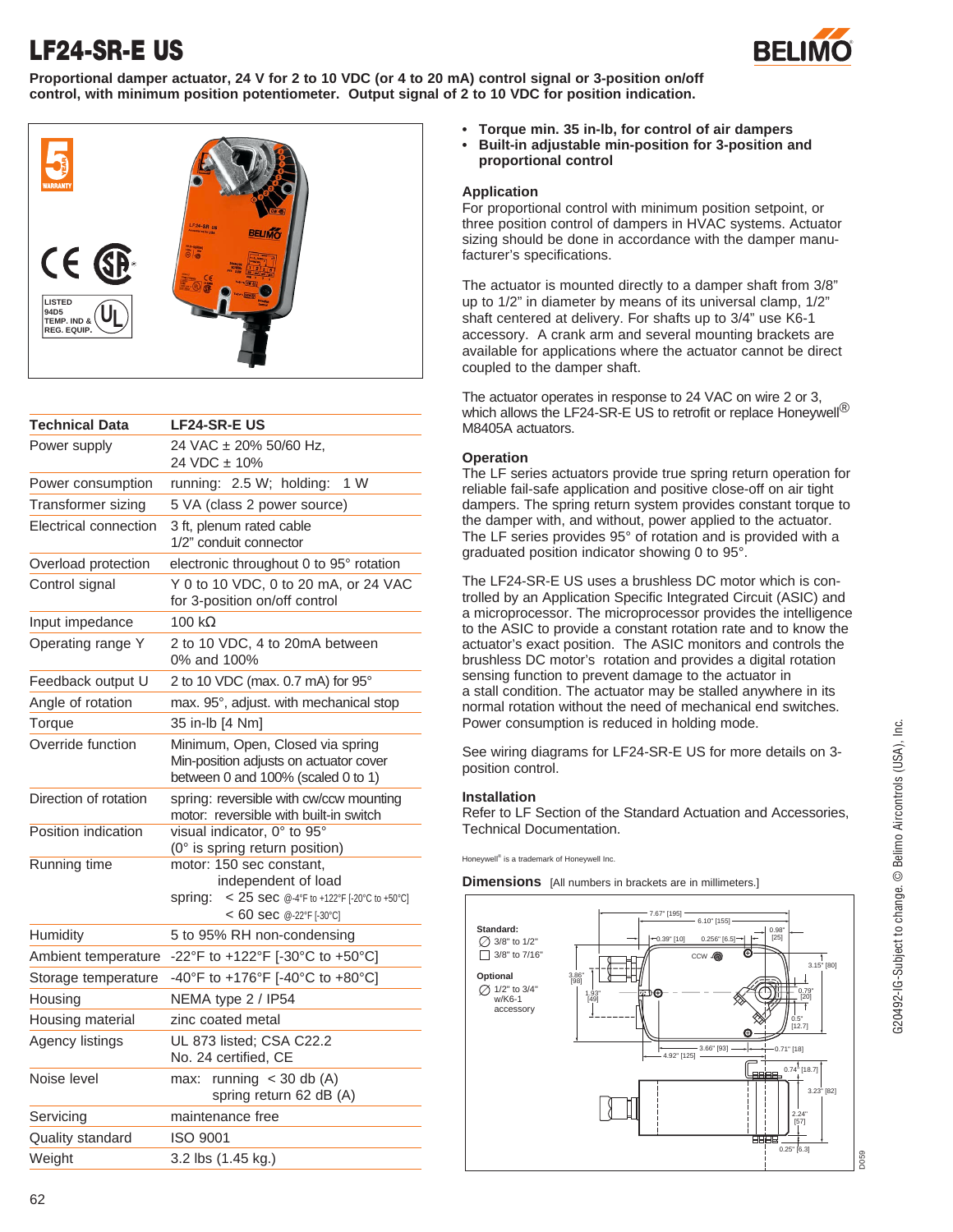

### **LF24-SR-E US**

**LF**

**Proportional damper actuator, 24 V for 2 to 10 VDC (or 4 to 20 mA) control signal or 3-position on/off control, with minimum position potentiometer. Output signal of 2 to 10 VDC for position indication.**

### **Accessories**

| AV 10-18      | Shaft extension (K6-1 is required)                    |
|---------------|-------------------------------------------------------|
| <b>IND-LF</b> | Damper position indicator                             |
| $K6-1$        | Universal clamp for up to 3/4" diameter shafts        |
| KH-LF         | Crankarm for up to 1/2" round shaft                   |
| Tool-06       | 8mm and 10 mm wrench                                  |
| $ZG-LF2$      | Crankarm adaptor kit for LF                           |
| ZG-112        | Mounting bracket for replacing Honeywell              |
|               | Mod IV, M6415 and M8405 type actuators, and           |
|               | new installations                                     |
|               | ZG-LF112 Crankarm adaptor kit for replacing Honeywell |
|               | Mod IV, M6415 and M8405 type actuators, and           |
|               | new installations                                     |
| $ZG-113$      | Mounting bracket kit for Honeywell W7459              |
|               | logic module                                          |
|               | ZG-ECON1 Mounting bracket kit for Honeywell M8405     |
|               | economizer actuator retrofit and new installations    |
| ZS-100        | Weather shield (metal)                                |

ZS-150 Weather shield (polycarbonate)

### **Note: When using LF24-SR-E US actuators, only use accessories listed on this page.**



**2 to 10 VDC control of LF24-SR-E US**

| <b>Three-Position Control Signals</b> |                     |                  |                        |
|---------------------------------------|---------------------|------------------|------------------------|
| <b>Switch A</b>                       | Wire $2$ -Red $(x)$ | Wire 3-White (D) | <b>Position</b>        |
| Open**                                | Any                 | Any              | Closed<br>(via spring) |
| Closed                                | 24 VAC              | Open             | Mid-position*          |
| Closed                                | Open                | 24 VAC           | Full Open*             |
| Closed                                | <b>24 VAC</b>       | 24 VAC           | Full Open*             |

\* Desired position achieved by driving actuator with motor.

\*\* An example would be to interlock the actuator power supply with the fan motor starter.

### **LF24-SR-E US Typical Specification**

Spring return control damper actuators shall be direct coupled type which require no crankarm and linkage and be capable of direct mounting to a shaft up to a 3/4" diameter and center a 1/2" shaft. Actuator shall deliver a minimum output torque of 35 in-lbs. The actuator must provide proportional damper control in response to a 2 to 10 VDC or, with the addition of a 500Ω resistor, a 4 to 20mA control input from an electronic controller. Actuator must have a built-in minimum position potentiometer. During 3-position control, the actuator shall drive to minimum position with 24 VAC on wire 2 and drive full open with 24 VAC on wire 3. Actuators shall use a brushless DC motor controlled by a microprocessor and be protected from overload at all angles of rotation. Run time shall be constant, and independent of torque. A 2 to 10 feedback signal shall be provided for position feedback or master-slave applications. The actuator must be designed so that they may be used for either clockwise or counterclockwise failsafe operation. Actuators shall be UL listed and CSA certified, have a 5 year warranty, and be manufactured under ISO 9001 International Quality Control Standards. Actuators shall be as **Wiring diagrams** manufactured by Belimo.

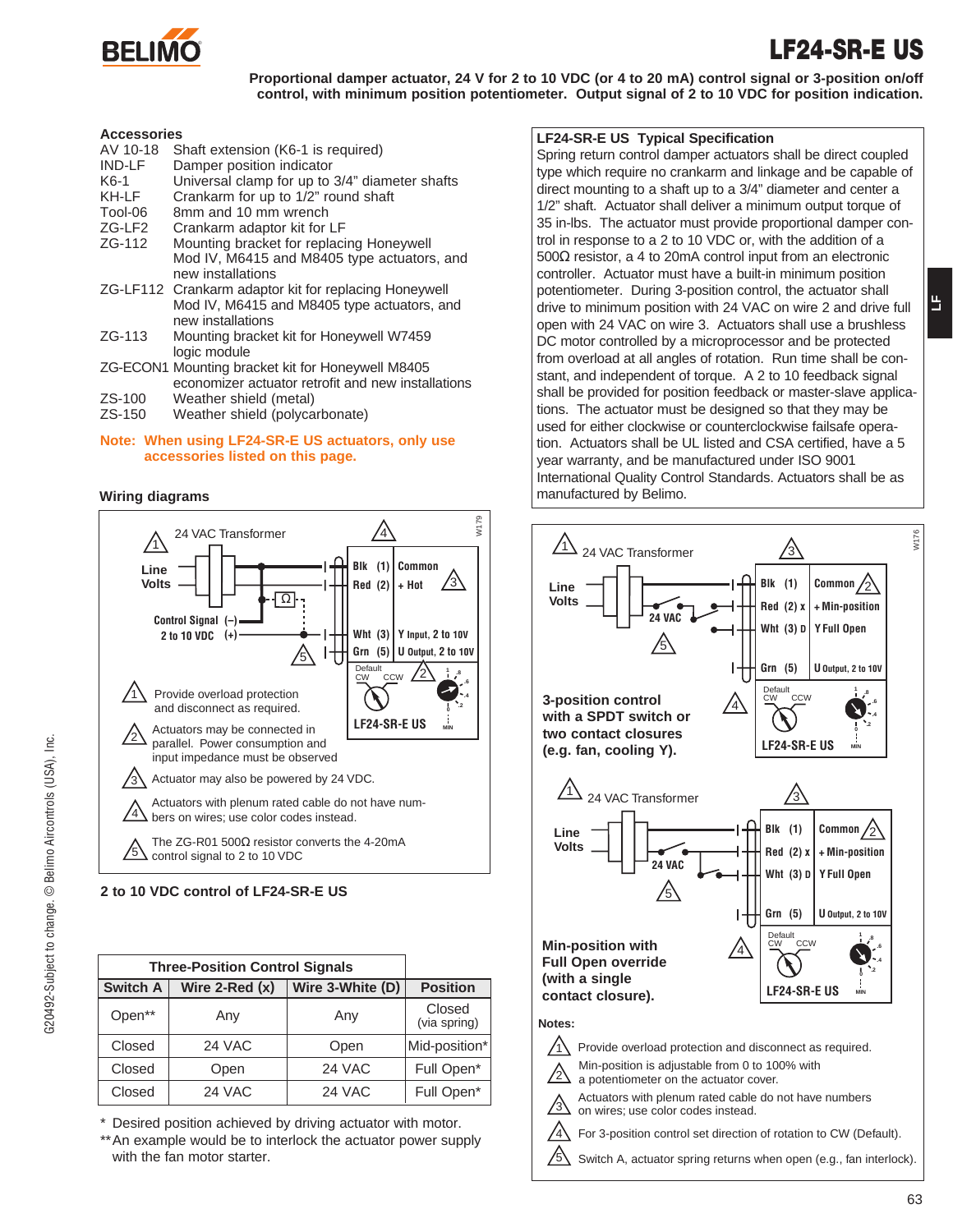# **LF24-SR-E US Operation**



### **Application of the LF24-SR-E US with minimum position potentiometer**

The LF24-SR-E US is the newest addition to the LF-series product range featuring dual functionality. A minimum position potentiometer has been built into the actuator for cost effective proportional and three position applications, e.g. economizer dampers in rooftop units.

### **Proportional control with minimum position**

Minimum position is adjustable using the built-in potentiometer on the cover of the LF24-SR-E US. The minimum position can be adjusted anywhere over the full 0 to 95° range of the actuator. A 2 to 10 VDC input proportionally controls the actuator to the set-point position. The actuator electronics see both the 2 to 10 VDC input and the input signal from the potentiometer (minimum position setting). The actuator's electronics select between the higher of these two signals. Therefore, the actuator moves to the position of the higher signal, which is the same operating characteristic the Belimo –SR actuators exhibit with the Belimo SGA24 and SGF24 positioners.



**.8**

**1**

### **LF24-SR-E US operates as follows:**

- 1. Set desired minimum position (Example 20%), while leaving the direction of rotation switch in the CW (default) position.
- 2. With power applied to wire 2 (red), the actuator will maintain the desired minimum position.
- 3. Applying a signal higher than that set by the minimum position potentiometer. In this example the input DC voltage must be greater than 3.6 VDC to move the actuator toward full open.
- 4. Changing the position of the direction of rotation switch to CCW will reverse the actuator's control logic. If only the position of the direction of rotation switch is changed, then the actuator will move from 20% to 80%. The scale is now reverse from the default (e.g. 10VDC moves the actuator to 0).
- 5. Typically, power to the actuator is interlocked with the fan relay, which causes the actuator to spring return closed if the fan de-energizes.

### **Control Accuracy and Stability**

LF24-SR-E US actuators have built-in brushless DC motors which provide better accuracy and longer service life.

The LF24-SR-E US actuators are designed with a unique non-symmetrical deadband. The actuator follows an increasing or decreasing control signal with a 80 mV resolution. If the signal changes in the opposite direction, the actuator will not respond until the control signal changes by 250 mV. This allows these actuators to track even the slightest deviation very accurately, yet allowing the actuator to "wait" for a much larger change in control signal due to control signal instability.

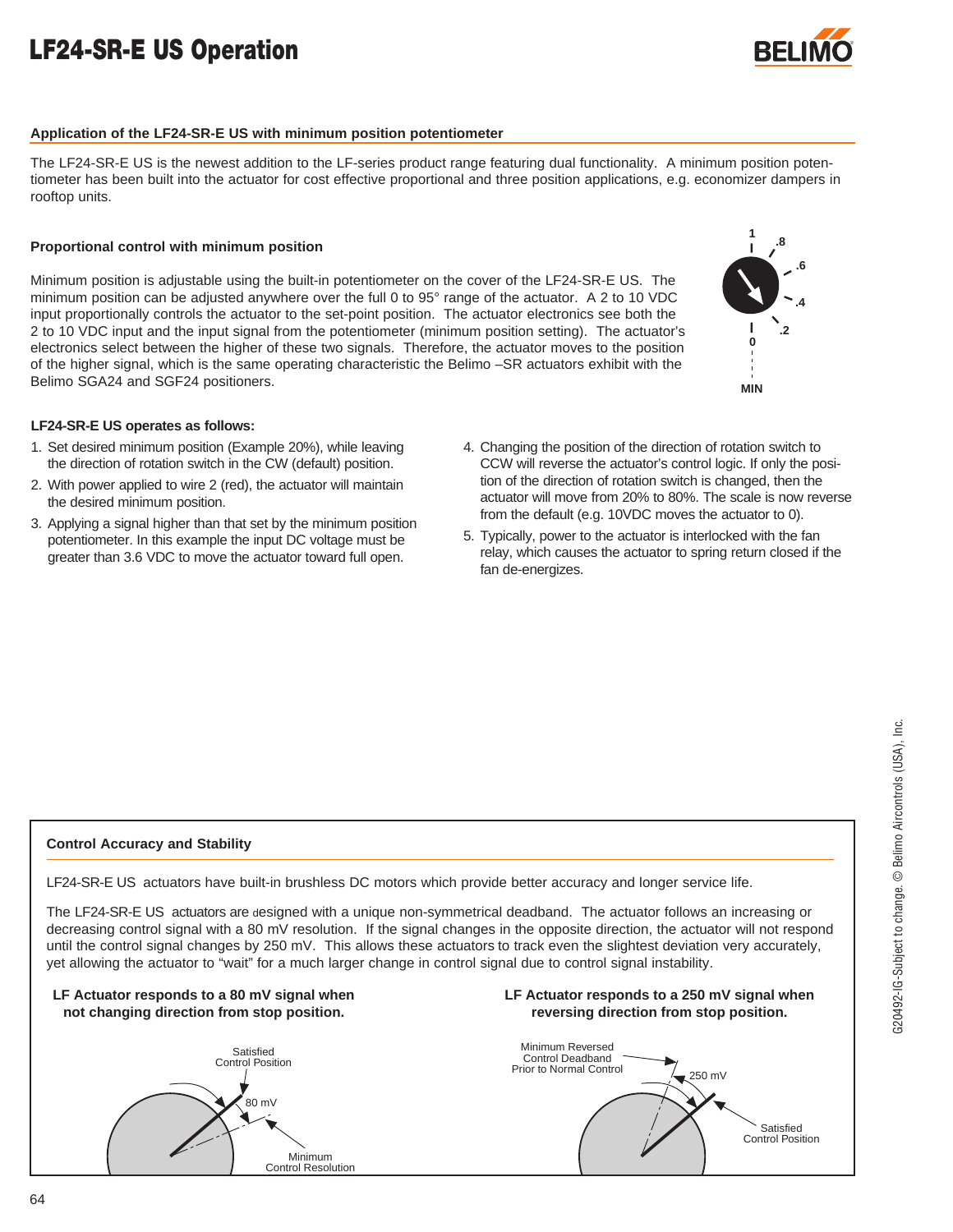

### **Three-Position control using the LF24-SR-E US**

By applying the LF24-SR override functionality and the new minimum position potentiometer, it is possible to achieve simple threeposition control with the LF24-SR-E US.

- 1. Set desired minimum position (Example 20%), while leaving the direction of rotation switch in the CW (default) position. The direction of rotation switch does not need to be changed for three-position control, because direction of rotation can be changed by flipping the actuator.
- 2. With 24 VAC power applied across wire 1 (black) and 2 (red), the actuator will maintain minimum position.
- 3. Applying 24 VAC power across wire 1 (black) and 3 (white) overrides the minimum position and moves the actuator to Full Open.
- 4. With no power applied to actuator, it will spring return (fail-safe) closed.
- 5. Typically, power to the actuator is interlocked with the fan relay, which causes the actuator to spring return closed if the fan de-energizes.

### **Features of the Belimo Three-Position Solution**

### **The LF24-SR-E US will:**

- Direct couple to the damper shaft between 3/8" and 3/4" diameter for reduced installation cost.
- Spring return in either CW or CCW direction depending on mounting orientation of the actuator. This feature eliminates the need to select a specific model with correct spring return direction.
- Spring returns in <25 seconds @ -4° to +122°F.
- Increase minimum torque output to 35 in-lbs for 40% more torque than other 3-position actuator solutions.
- Drive to the adjustable minimum position from either the fully Open or Closed position using its brushless DC motor for improved reliability. Spring returns only during power loss.
- Drive full stroke in 150 seconds.
- Output a 2 to 10 VDC signal for position feedback
- Control a damper proportionally between minimum position and full open (2 to 10 VDC input) for additional applications.
- Have dual (3-position and proportional control) wiring diagrams on actuator label for clear and easy wiring in the field.
- Consumes only 2.5 W driving to setpoint and 1 W to hold position, lower than actuators using AC motor technology.

### **Replacing an M8405 actuator**

The three-position control functionality of the LF24-SR-E US allows direct replacement of a Honeywell M8405A foot mounted economizer actuator.

### **Mounting**

For non-direct coupled applications use the ZG-ECON1 accessory kit, which includes the KH-LF crankarm, ZG112 bracket and logic module bracket (20477-00001). The ZG-112 aligns the plane of the crankarm with that of the Honeywell M8405A and has at least two mounting holes that match the M8405A foot pattern. The logic module bracket allows for attachment to the end of the LF24-SR-E US actuator. It provides for installation flexibility to place the module where space is available.

### **Wiring**

For proper control logic wiring always refer to the controller manufactures documentation. See the Product Documentation Standard Actuation and Accessories for proper three position wiring diagram Belimo wiring diagram, page 63.



### **ZG-LF112 Crankarm adaptor kit**

– Includes bracket and KH-LF crankarm. – Bracket and crankarm for replacement of Honeywell M8405 actuators.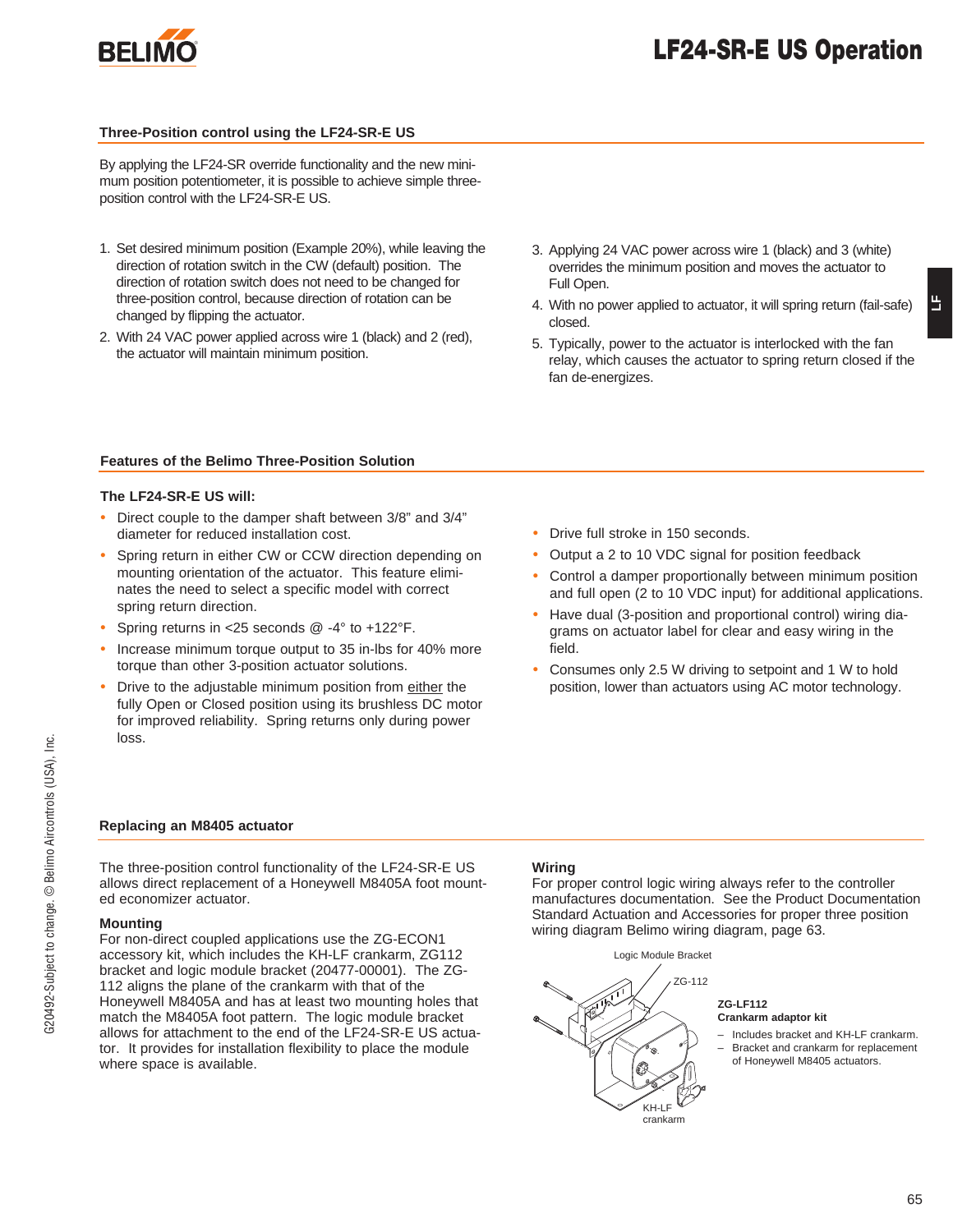# **LF24-ECON-R03 (-R10) US**



**Proportional damper actuator, spring return failsafe, 24V for stand-alone economizer damper control using 3k**Ω **or 10k**Ω **mixed air sensor, built-in minimum position adjustment. Output signal of 2 to 10VDC for position indication.**



| <b>Technical Data</b>     | <b>LF24-ECON-R03 US</b>                                                                                                           |
|---------------------------|-----------------------------------------------------------------------------------------------------------------------------------|
| Power supply              | 24 VAC ± 20% 50/60 Hz,<br>24 VDC ± 10%                                                                                            |
| Power consumption         | running: 2.5 W; holding:<br>1 W                                                                                                   |
| <b>Transformer sizing</b> | 5 VA (class 2 power source)                                                                                                       |
| Electrical connection     | 3 ft, plenum rated cable<br>1/2" conduit connector                                                                                |
| Overload protection       | Electronic throughout 0 to 95° rotation                                                                                           |
| Control Signal, Y1        | $3k\Omega$ NTC Type 10 thermistor,<br>$3k\Omega \otimes 77^{\circ}$ F (25°C)<br>MA setpoint = $55^{\circ}F$                       |
| Input impedance, Y1       | $100 k\Omega$                                                                                                                     |
| Feedback output, U        | 2 to 10 VDC (max. 0.7 mA) for 95°                                                                                                 |
| Angle of rotation         | Max. 95°, adjust. with mechanical stop                                                                                            |
| Torque                    | 35 in-lb [4 Nm]                                                                                                                   |
| Override function         | See override control table on<br>opposite page                                                                                    |
| Direction of rotation     | spring: reversible with cw/ccw mounting<br>motor: reversible with built-in switch                                                 |
| Position indication       | Visual indicator, 0° to 95° scaled as<br>0 to 1 (0° is spring return position)                                                    |
| <b>Running time</b>       | Motor: 95 sec constant,<br>independent of load<br>< 25 sec @-4°F to +122°F [-20°C to +50°C]<br>Spring:<br>< 60 sec @-22°F [-30°C] |
| Humidity                  | 5 to 95% RH non-condensing                                                                                                        |
| Ambient temperature       | -22°F to +122°F [-30°C to +50°C]                                                                                                  |
| Storage temperature       | -40°F to +176°F [-40°C to +80°C]                                                                                                  |
| Housing                   | NEMA type 2 / IP54                                                                                                                |
| Housing material          | Zinc coated steel                                                                                                                 |
| Agency listings           | cUL 873 listed; CE                                                                                                                |
| Noise level               | Max: running $<$ 30 db (A)<br>spring return 62 dB (A)                                                                             |
| Servicing                 | Maintenance free                                                                                                                  |
| Quality standard          | <b>ISO 9001</b>                                                                                                                   |
| Weight                    | 3.2 lbs (1.45 kg.)                                                                                                                |
|                           | <b>LF24-ECON-R10 US</b>                                                                                                           |
| Control Signal, Y1        | 10kΩ NTC Type 7 thermistor,<br>10kΩ @ 77°F (25°C)<br>MA setpoint = $55^{\circ}F$                                                  |

- **• Torque min. 35 in-lb, for control of air dampers**
- **• Built-in adjustable min-position**
- **• Integrated mixed air PI-control**

### **Application**

For proportional control of mixed air setpoint on economizer dampers in HVAC systems. Actuator sizing should be done in accordance with the damper manufacturer's specifications.

The actuator is mounted directly to a damper shaft from 3/8" up to 1/2" in diameter by means of its universal clamp, 1/2" shaft centered at delivery. For shafts up to 3/4" use K6-1 accessory. A crank arm and several mounting brackets are available for applications where the actuator cannot be direct coupled to the damper shaft.

The actuator operates in response to  $3k\Omega$  or 10k $\Omega$  thermistor, which allows the LF24-ECON... to retrofit or replace Honeywell® M7415 actuators.

### **Operation**

The LF series actuators provide true spring return operation for reliable fail-safe application and positive close-off on air tight dampers. The spring return system provides constant torque to the damper with, and without, power applied to the actuator. The LF series provides 95° of rotation and is provided with a graduated position indicator showing 0 to 90°.

The LF24-ECON-R03 (-R10) US uses a brushless DC motor which is controlled by an Application Specific Integrated Circuit (ASIC) and a microprocessor. The microprocessor provides the intelligence to the ASIC to provide a constant rotation rate and to know the actuator's exact position. The ASIC monitors and controls the brushless DC motor's rotation and provides a digital rotation sensing function to prevent damage to the actuator in a stall condition. The actuator may be stalled anywhere in its normal rotation without the need of mechanical end switches. Power consumption is reduced in holding mode.

See wiring diagrams for LF24-ECON-R03 US for more details on 3-position control.

### **Installation**

Refer to LF Section of the Standard Actuation and Accessories, Product Documentation.

Honeywell<sup>®</sup> is a trademark of Honeywell Inc.

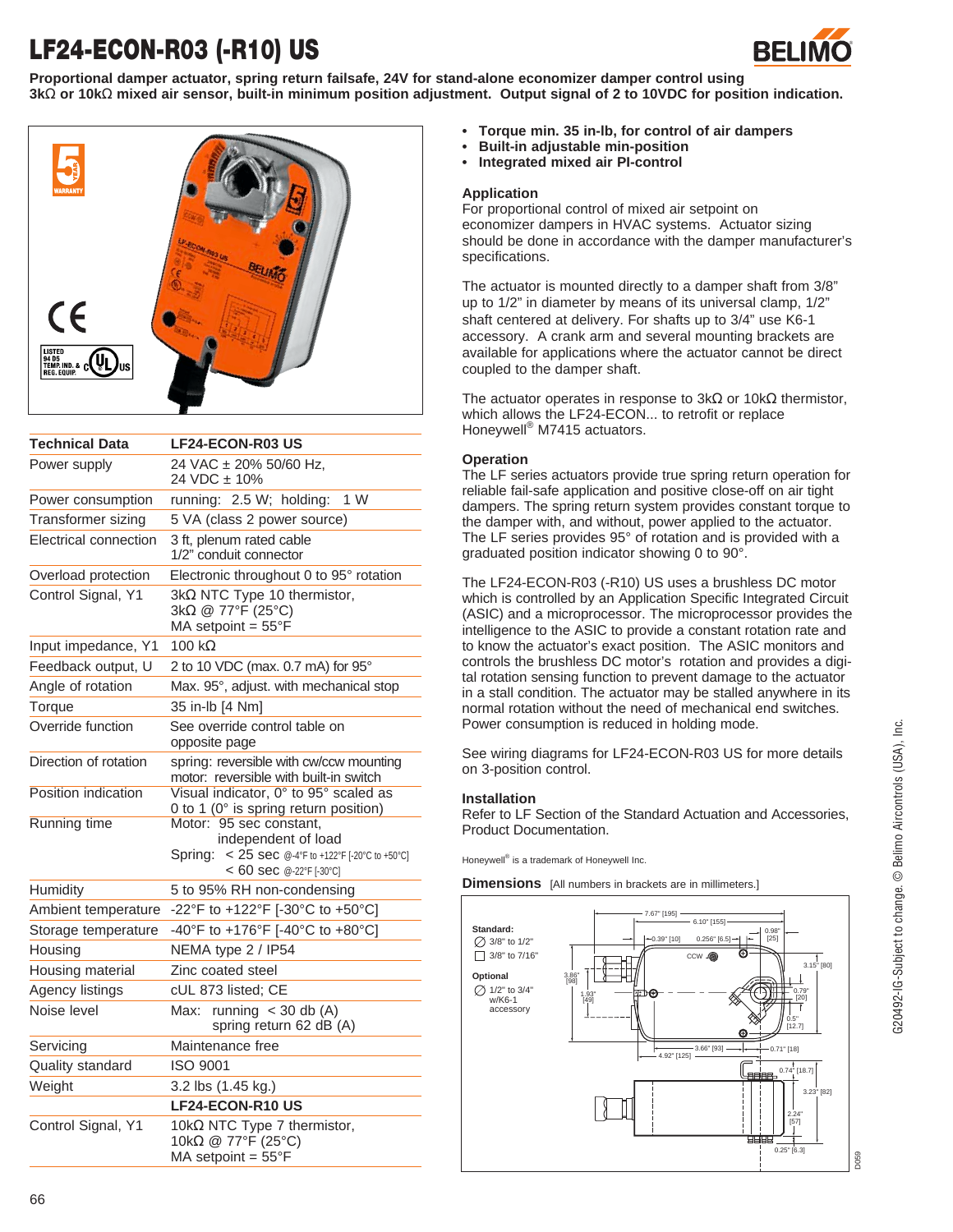

# **LF24-ECON-R03 (-R10) US**

**Proportional damper actuator, spring return failsafe, 24V for stand-alone economizer damper control using 3k**Ω **or 10k**Ω **mixed air sensor, built-in minimum position adjustment. Output signal of 2 to 10VDC for position indication.**

### **Accessories**

| AV 10-18 | Shaft extension (K6-1 is required)                                                                  |
|----------|-----------------------------------------------------------------------------------------------------|
| IND-LF   | Damper position indicator                                                                           |
| $K6-1$   | Universal clamp for up to 3/4" diameter shafts                                                      |
| KH-LF    | Crankarm for up to 1/2" round shaft                                                                 |
| Tool-06  | 8mm and 10 mm wrench                                                                                |
| ZG-LF2   | Crankarm adaptor kit for LF                                                                         |
| ZG-112   | Mounting bracket for replacing Honeywell Mod IV,                                                    |
|          | M7415 type actuators, and new installations                                                         |
| ZG-LF112 | Crankarm adaptor kit for replacing Honeywell Mod IV,<br>M7415 type actuators, and new installations |
|          | 20477-00001 Mounting bracket for Honeywell                                                          |
|          | W7459 logic module                                                                                  |
| ZG-ECON1 | Mounting bracket kit for Honeywell M7415 economizer<br>actuator retrofit and new installations      |
| $ZS-100$ | Weather shield (metal)                                                                              |
| $ZS-150$ | Weather shield (polycarbonate)                                                                      |
|          |                                                                                                     |

### **Note: When using LF24-ECON-R03 (R10) US actuators, use accessories listed on this page.**

### **Wiring diagrams**



1 Provide overload protection and disconnect as required.

Min-position is adjustable from 0 to 100% with a potentiometer on the actuator cover.

3 Actuators with plenum rated cable do not have numbers on wires; use color codes instead.

CW (default) indicates that motor drive starts at zero position.

5 A relay or switch can spring return the actuator when the RTU fan de-energizes, or if low ambient temperature is sensed.

- $\sqrt{6}$ A standard relay can be used to close the sensor circuit to engage economizer mode, e.g. outside air changeover device like a dry bulb or enthalpy limit switch. Honeywell® logic module W7459A and enthalpy sensor C7400 also provide terminals for this switching
	- 7 A remote CO2 sensor or DDC controller can change the standard relay can be used to open and close the sensor circuit. This device can be a relay or a dry bulb/enthalpy limit switch.

8 Override control for Y2 only accepts 0 to 10 VDC override control.

### **LF24-ECON-R03 (-R10) US Typical Specification**

Spring return control damper actuators shall be direct coupled type which require no crankarm and linkage and be capable of direct mounting to a shaft up to a 3/4" diameter and center a 1/2" shaft. Actuator shall deliver a minimum output torque of 35 in-lbs. The actuator must provide proportional damper control in response to a 3kΩ or 10kΩ NTC thermistor, 55°F setpoint. Actuator must have a built-in minimum position potentiometer. Actuator must have minimum position override via 0 to 10VDC on wire 4. Actuators shall use a brushless DC motor controlled by a microprocessor and be protected from overload at all angles of rotation. Run time shall be independent of torque load. A 2 to 10VDC feedback signal shall be provided for position feedback or master-slave applications. The actuator must be designed so that they may be used for either clockwise or counterclockwise fail safe operation. Actuators shall be cUL listed, have a 5 year warranty, and be manufactured under ISO 9001 International Quality Control Standards. Actuators shall be as manufactured by Belimo.

#### W203  $\sqrt{1}$  24 VAC Transformer 3 B **Blk (1) Common Line Volts**  $Red (2)$  + Hot  $\mathbb{A}$ 5 **Wht (3)** Y<sub>1</sub> 3kΩ NTC<br>Or (4) Y<sub>2</sub> Min-pos, 0 **Or (4) Y2 Min-pos, 0-10 V**  $\circledA$ **Grn (5) U Output, 2 to 10V**   $H$ **Override**  Default  $\circledA$  $\bigwedge$ CW CCW **<sup>0</sup> Closed (0%) 1 Control Signal (–) .8** 2 **0 to 10 VDC (+) .2**  $\mathcal{A}^{(4)}$ **.4 .6 Override**  B **MIN Open (100%) LF24-ECON-R03 US LF24-ECON-R10 US**

| Wire | Input<br>signal    | <b>LF24-ECON</b><br>position  | <b>Application</b>                                                                   |
|------|--------------------|-------------------------------|--------------------------------------------------------------------------------------|
| Υ1   | 24 VAC             | Drive closed (0%)             | Morning warm-up cycle                                                                |
| Υ1   | Common             | Drive open $(100\%)$          | Smoke Purge                                                                          |
| Y1   | Open wire          | Drive to min<br>position      | Mechanical cooling in<br>use, RTU thermostat<br>calls for heat                       |
| Y2   | 0 VDC to<br>10 VDC | Min position of<br>0% to 100% | Override potentiometer<br>via a remote CO2<br>sensor/controller<br>or DDC controller |

### **Override Control**

G20492-Subject to change. @ Belimo Aircontrols (USA), Inc. G20492-Subject to change. © Belimo Aircontrols (USA), Inc.

2

**LF**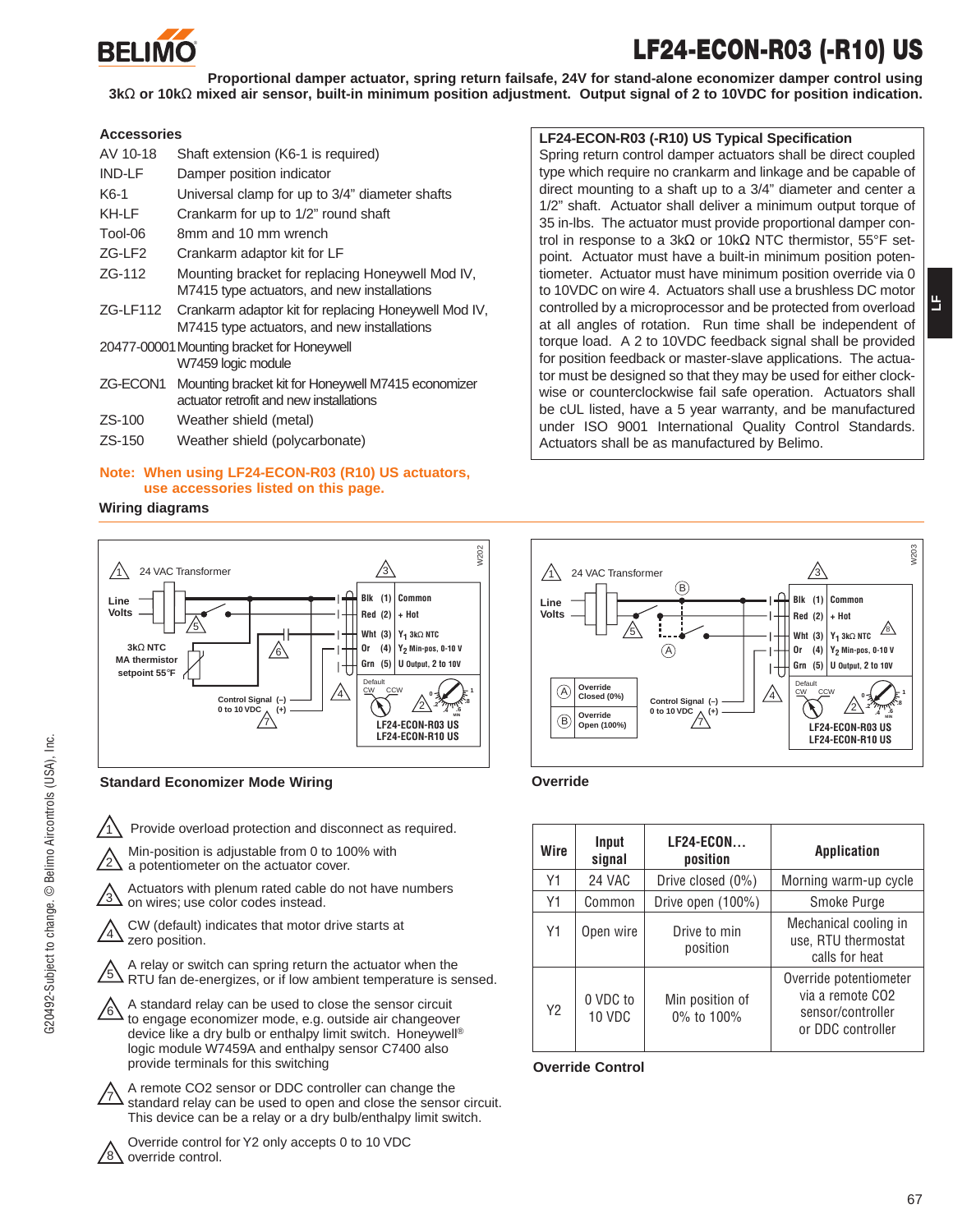

### **Operation LF24-ECON-R03 (-R10) US**

The LF24-ECON-R03 (-R10) US provides a direct coupling solution for RoofTop Unit(RTU) economizer dampers.

### **Control of Mixed Air in Typical Economizer dampers**

### **Occupied - Economizer Mode**

The LF24-ECON-R03 (-R10) US enters Economizer Mode when either an external relay or controller (e.g. Honeywell® W7459A) completes the circuit between the actuator wire 3(Y1) and MA sensor. In this mode, the actuator moves proportionally to maintain a MA set-point of 55°F(fixed). A proportional band of 6°F modulates the actuator between 53 and 58°F. Also, a +/-1°F dead band eliminates hunting of the actuator, while maintaining suitable temperatures in the RTU mixed air chamber.

| <b>MA Dry Bulb</b><br><b>Temperature</b> | LF24-ECON<br><b>Position</b>                     |  |  |
|------------------------------------------|--------------------------------------------------|--|--|
| $< 53^{\circ}$ F                         | Min. position                                    |  |  |
| $53^{\circ}$ F < MAT < 58 $^{\circ}$ F   | Modulates between<br>Min. Position and 100% open |  |  |
| $> 58^{\circ}$ F                         | 100% open                                        |  |  |

### **Installation of the LF24-ECON-R03 US**

#### **Occupied – Mechanical CH (Cooling or Heating) Mode**

The LF24-ECON-R03 (-R10) US enters Mechanical CH Mode when either an external relay or controller (e.g. Honeywell® W7459A) breaks the circuit between the actuator wire 3(Y1) and MA sensor. In this mode, the actuator drives to minimum position. Minimum position can be set on built-in potentiometer, or set remotely by sending a 0 to 10 VDC signal to wire 4(Y2) via a SGA24 or DDC controller.



G20492-IG-Subject to change. © Belimo Aircontrols (USA), Inc.

G20492-IG-Subject to change. © Belimo Aircontrols (USA), Inc.

### **Unoccupied**

RTU Economizer damper actuators typically interlock actuator supply power with RTU fan motor starter/relay. This set-up ensures that the actuator spring returns the economizer damper closed during periods when the ventilation air is not required.



68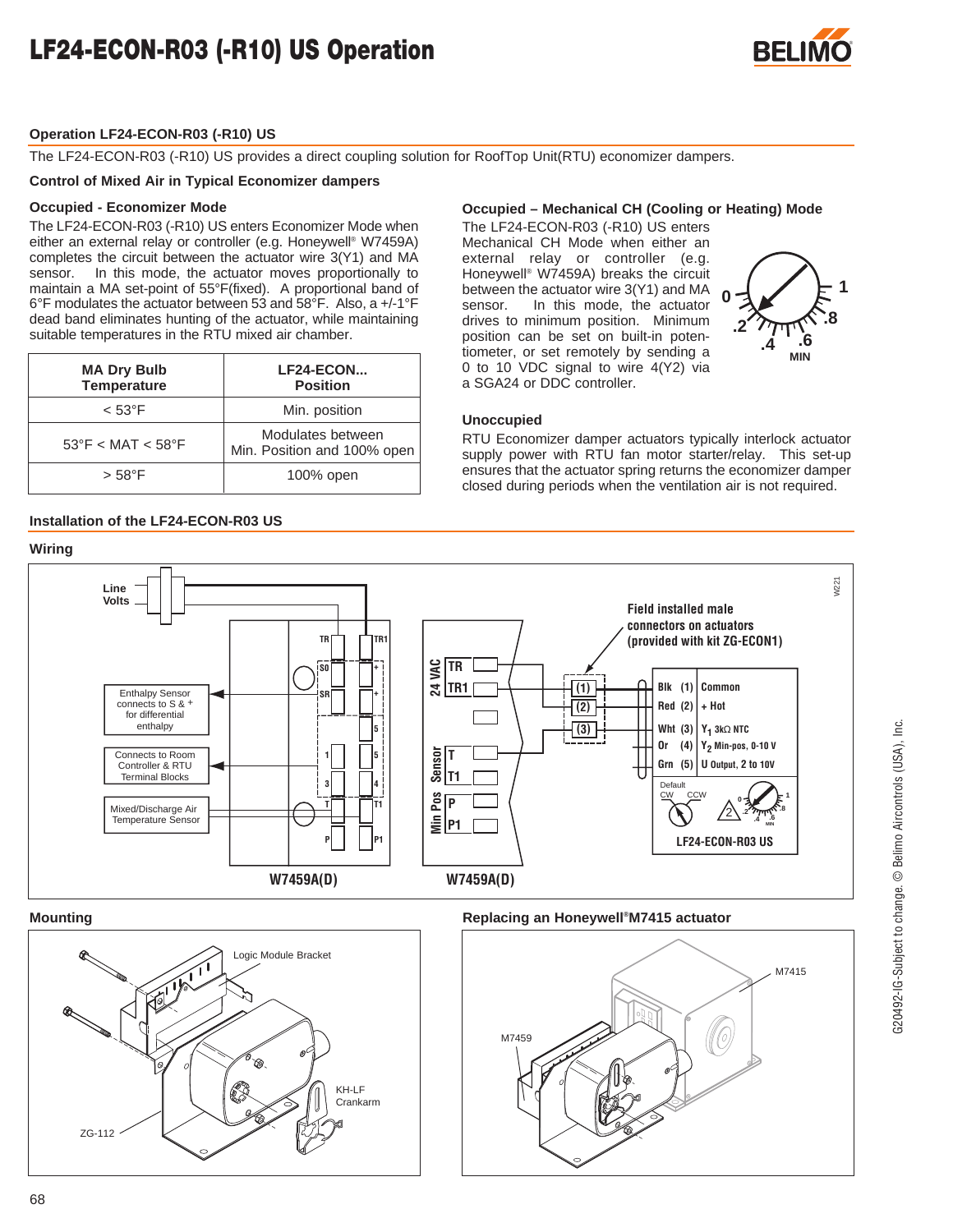

### **LF24-ECON-R03 (-R10) US Installation**



**LF24-ECON-R03 US used with W7459A(D) / C7400 in two-stage cooling system with single enthalpy changeover**



**LF24-ECON-R03 US used with W7459A(D) / C7400 in one-stage cooling system with differential enthalpy changeover**

| Power supply is 24VAC transformer. Provide<br>overload protection and disconnect as required.                                                                                                                                                                                                                                                                                                                                                         |
|-------------------------------------------------------------------------------------------------------------------------------------------------------------------------------------------------------------------------------------------------------------------------------------------------------------------------------------------------------------------------------------------------------------------------------------------------------|
| A fan delay relay should be interlocked with both<br>fan and actuator power to ensure the actuator<br>spring returns when the RTU fan de-energizes.<br>A time clock for occupied or unoccupied mode<br>is shown. The actuator spring returns in<br>unoccupied mode.                                                                                                                                                                                   |
| Be sure the transformer is sized to<br>accommodate the actuator, control module<br>and other devices for economizer control.                                                                                                                                                                                                                                                                                                                          |
| Relays 1K and 2K actuate when the enthalpy<br>sensed by the C7400 is higher than the<br>enthalpy setpoint A-D                                                                                                                                                                                                                                                                                                                                         |
| Factory installed 620 OHM, 1 Watt 5% Resistor<br>should be removed only if a C7400 enthalpy sen-<br>sor is added to $S_R$ and + for differential enthalpy.                                                                                                                                                                                                                                                                                            |
| The heating, fan and power terminals of the RTU<br>and room thermostat are not shown to simplify the<br>wiring diagram. Typically there is a direct wiring<br>connection between terminals W1, W2, G and R<br>on both terminal strips. In addition the R terminal<br>from the RTU connects to the RC or RH terminal<br>on the thermostat. RH and RC are jumpered on<br>the thermostat to ensure power gets to both the<br>cooling and heating relays. |
| The ambient lockout controller sets a low limit<br>of 50 degrees F. This set-up ensures the<br>compressors for mechanical cooling remain<br>off at lower temperatures.                                                                                                                                                                                                                                                                                |
| Mixed/Discharge air temperature sensor is used<br>to regulate discharge air temperature by changing<br>damper position of the LF24-ECON-R03 US.                                                                                                                                                                                                                                                                                                       |
| This switch contacts when 24V power is applied<br>from the relays in note 4.                                                                                                                                                                                                                                                                                                                                                                          |
| The LF24-ECON-R03 US provides a<br>2 to 10 VDC output indicating position.                                                                                                                                                                                                                                                                                                                                                                            |
| A remote CO2 sensor or DDC controller with<br>a 0 to 10 VDC output can change the standard<br>relay or can be used to open and close the<br>sensor circuit. This device can be a relay or<br>a dry bulb/enthalpy limit switch.                                                                                                                                                                                                                        |
| When conditions are met the dry bulb or<br>enthalpy limit switch changes over the<br>economizer from mechanical cooling to 100%<br>outside air free cooling. This switch completes<br>the circuit between the $3K\Omega$ thermistor and the<br>Y1 input on the actuator.                                                                                                                                                                              |
|                                                                                                                                                                                                                                                                                                                                                                                                                                                       |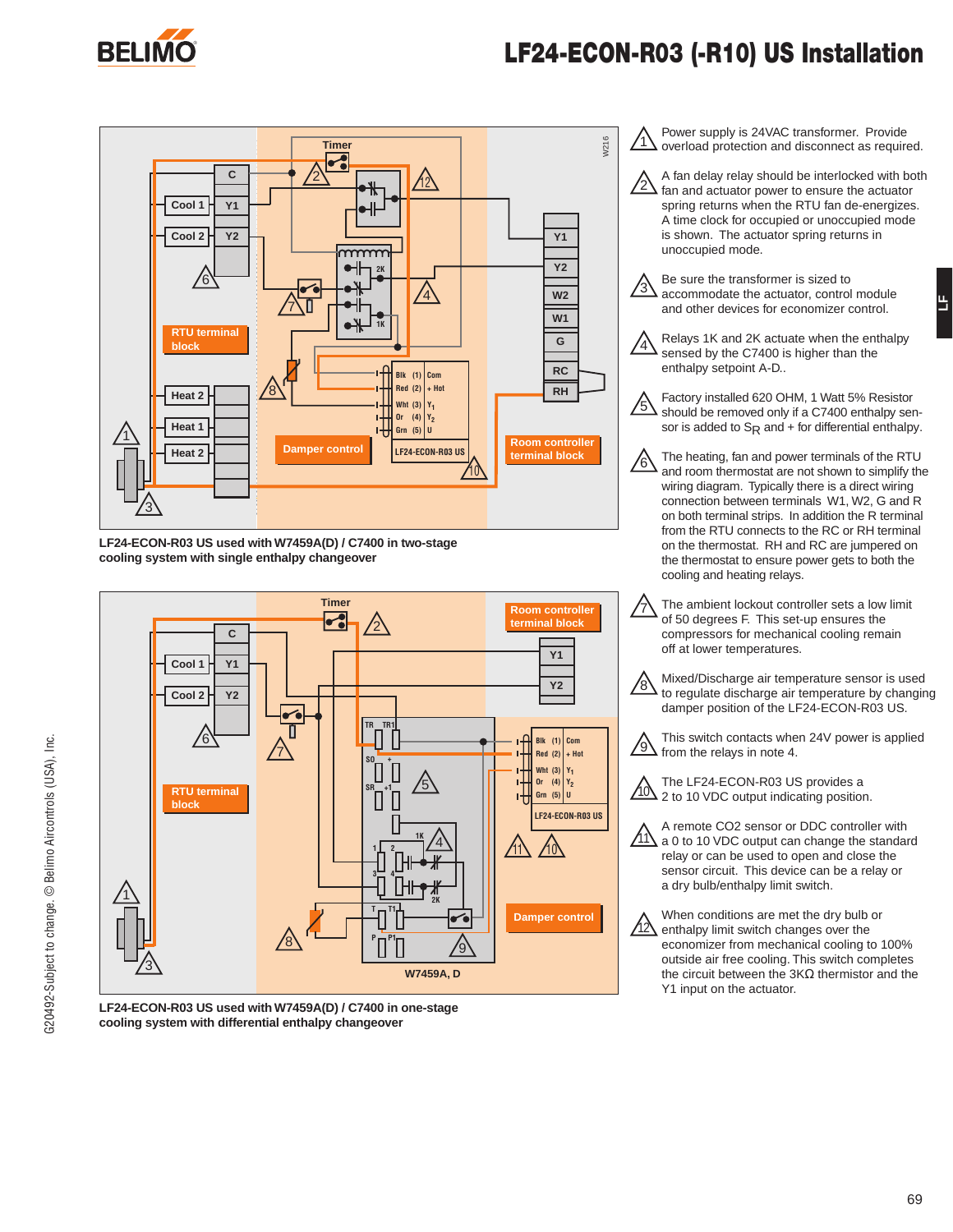### **LF24-MFT (-S) US**



**Proportional damper actuator, spring return failsafe, Multi-Function Technology®**



| <b>Technical Data</b>                | <b>LF24-MFT US</b>                                                                                 |  |  |
|--------------------------------------|----------------------------------------------------------------------------------------------------|--|--|
| Power supply                         | 24 VAC, ± 20%, 50/60 Hz<br>24 VDC, ±10%                                                            |  |  |
| Power consumption                    | 1 W holding;<br>2.5 W running                                                                      |  |  |
| Transformer sizing                   | 5 VA (Class 2 power source)                                                                        |  |  |
| Electrical connection                | LF24-MFT US<br>3 ft, 18 GA, plenum<br>rated cable                                                  |  |  |
|                                      | LF24-MFT-S US 3 ft, 18 GA, appliance<br>cables (2)<br>1/2" conduit connector                       |  |  |
| Overload protection                  | electronic throughout 0 to 95° rotation                                                            |  |  |
| Operating range Y*                   | 2 to 10 VDC<br>4 to 20 mA                                                                          |  |  |
|                                      | (w/500 $\Omega$ , 1/4 W resistor) ZG-R01                                                           |  |  |
| Input impedance                      | 100kΩ for 2 to 10 VDC (0.1 mA)<br>500 $\Omega$ for 4 to 20 mA                                      |  |  |
|                                      | 1500 $\Omega$ for PWM, Floating point and<br>On-Off control                                        |  |  |
| Feedback output U*                   | 2 to 10 VDC, 0.5 mA max                                                                            |  |  |
| Torque                               | min 35 in-lb (4 Nm)                                                                                |  |  |
| Direction of rotation*               | spring: reversible with cw/ccw mounting<br>motor: reversible with built-in switch                  |  |  |
| Mech. angle of rotation*             | max 95°, adjust with mechanical stop                                                               |  |  |
| Running time motor:*                 | 150 sec constant                                                                                   |  |  |
| Running time spring:                 | <25 SeC @-4°F to + 122°F [-20°C to +50°C]<br><60 sec @-22°F [-30°C]                                |  |  |
| Angle of Rotation<br>Adaptation*     | Off (Default)                                                                                      |  |  |
| Override control*                    | Min. (Min Position) = $0\%$<br>- $ZS$ (Mid. Position) = $50\%$<br>- Max. (Max. Position) $= 100\%$ |  |  |
| Position indication                  | visual indicator, 0° to 95°                                                                        |  |  |
| Auxiliary switches<br>(LF24-MFT-SUS) | 1 x SPDT 6A (1.5A) @ 250 VAC, UL listed<br>adjustable 0° to 95° (double insulated)                 |  |  |
| Humidity                             | 5 to 95% RH, non-condensing                                                                        |  |  |
| Ambient temperature                  | -22 to +122 $\degree$ F (-30 to +50 $\degree$ C)                                                   |  |  |
| Storage temperature                  | -40 to $+176^{\circ}$ F (-40 to +80° C)                                                            |  |  |
| Housing                              | <b>NEMA 2, IP54</b>                                                                                |  |  |
| Housing material                     | zinc coated metal                                                                                  |  |  |
| Noise level                          | Max: < 30 dB (A)<br>Spring Return <62 dB (A)                                                       |  |  |
| Agency listings<br>fied              | UL 873 listed, CE, CSA C22.2 No. 24 certi-                                                         |  |  |
| Quality standard                     | <b>ISO 9001</b>                                                                                    |  |  |
| Servicing                            | maintenance free                                                                                   |  |  |
| Weight                               | 3.1 lbs. (1.4 kg.)                                                                                 |  |  |
|                                      |                                                                                                    |  |  |

### **• Torque min. 35 in-lb**

- **Control 2 to 10 VDC (DEFAULT)**
- **Feedback 2 to 10 VDC (DEFAULT)**

### **Application**

For proportional modulation of dampers and control valves in HVAC systems. The LF24-MFT US provides mechanical spring return operation for reliable fail-safe application.

### **Default/Configuration**

Default parameters for 2 to 10 VDC applications of the LF24-MFT US actuator are assigned during manufacturing. If required, custom versions of the actuator can be ordered. The parameters noted in the Technical Data table are variable.

These parameters can be changed by three means:

- Pre-set configurations from Belimo
- Custom configurations from Belimo
- Configurations set by the customer using the MFT-Handy® or the MFT-Actuate™ PC software application.

#### **Operation**

The LF24-MFT US actuator provides 95° of rotation and is provided with a graduated position indicator showing 0° to 95°. The actuator will synchronize the 0° mechanical stop or the damper or valves mechanical stop and use this point for its zero position during normal control operations.

The actuator uses a brushless DC motor which is controlled by an Application Specific Integrated Circuit (ASIC) and a microprocessor. The microprocessor provides the intelligence to the ASIC to provide a constant rotation rate and to know the actuator's exact position. The ASIC monitors and controls the brushless DC motor's rotation and provides a Digital Rotation Sensing (DRS) function to prevent damage to the actuator in a stall condition. The position feedback signal is generated with out the need for mechanical feedback potentiometers using DRS. The actuator may be stalled anywhere in its normal rotation without the need of mechanical end switches.

The LF24-MFT US is mounted directly to control shafts up to 3/4" diameter by means of its universal clamp and anti-rotation bracket. A crankarm and several mounting brackets are available for damper applications where the actuator cannot be direct coupled to the damper shaft. The spring return system provides minimum specified torque to the application during a power interruption. The LF24-MFT US actuator is shipped in the zero position, compression against seats or gaskets for tight shut-off is accomplished manually.

#### **Dimensions** [All numbers in brackets are in millimeters.]



Variable when configured with MFT options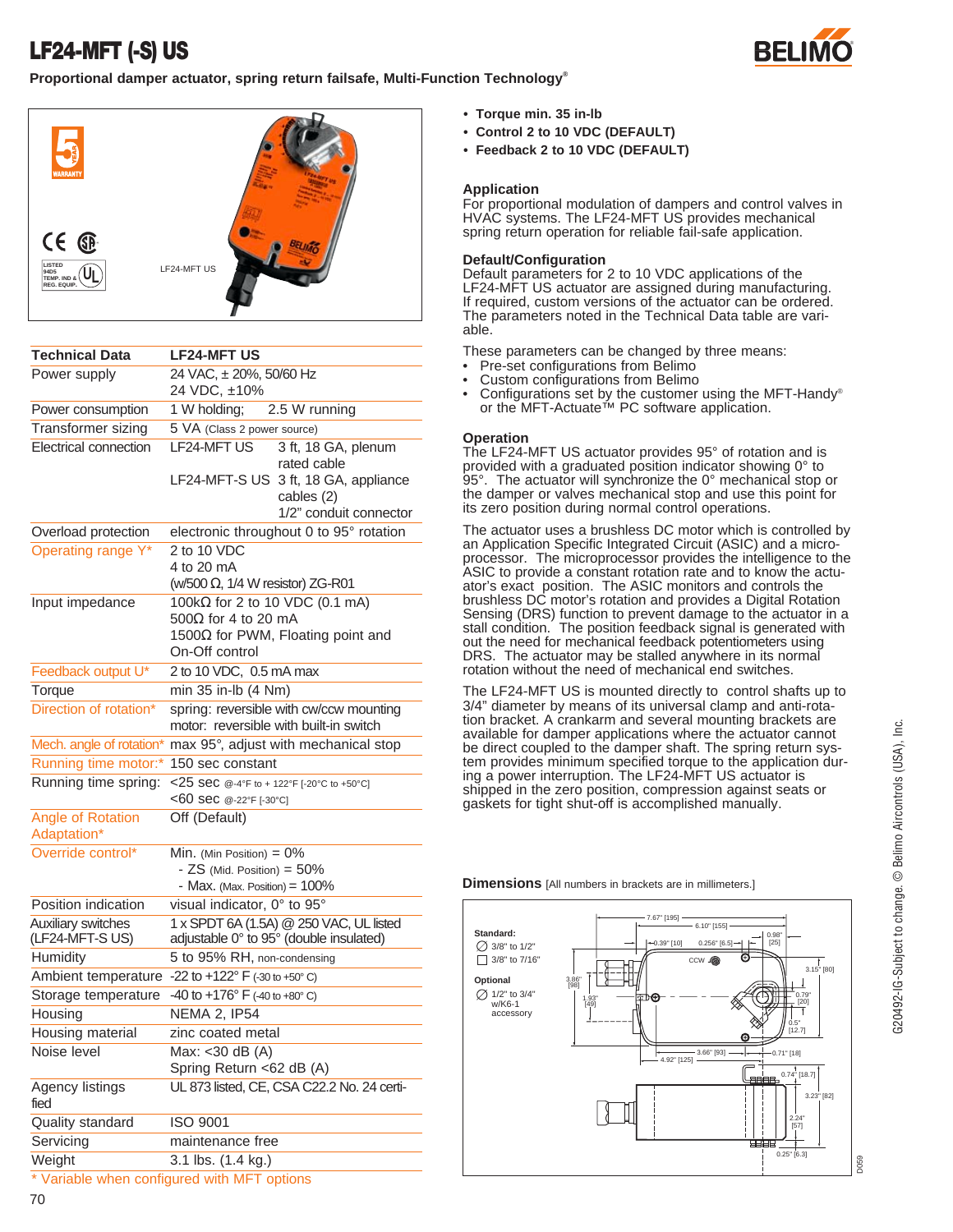

### **LF24-MFT (-S) US**

**LF**

**Proportional damper actuator, spring return failsafe, Multi-Function Technology®**







**Auxiliary Switch LF24-MFT-S US**

### **Notes**

- Provide overload protection and disconnect as required.  $\bigwedge$
- $/2\backslash$ Actuators may be connected in parallel if not mechanically mounted to the same shaft. Power consumption and input impedance must be observed.
- $/3\backslash$ Actuator may also be powered by 24 VDC.
- ZG-R01 may be used.  $\sqrt{4}$
- For end position indication, interlock control, fan startup, etc., LF24-MFT-S US incorporates one built-in auxiliary switch: 1 x SPDT, 6A (1.5A) @250 VAC, UL listed, adjustable 0° to 95°.  $/$ 5 $\setminus$ 
	-
- Meets UL and CSA requirements without the need of an electrical ground connection.  $\sqrt{6}$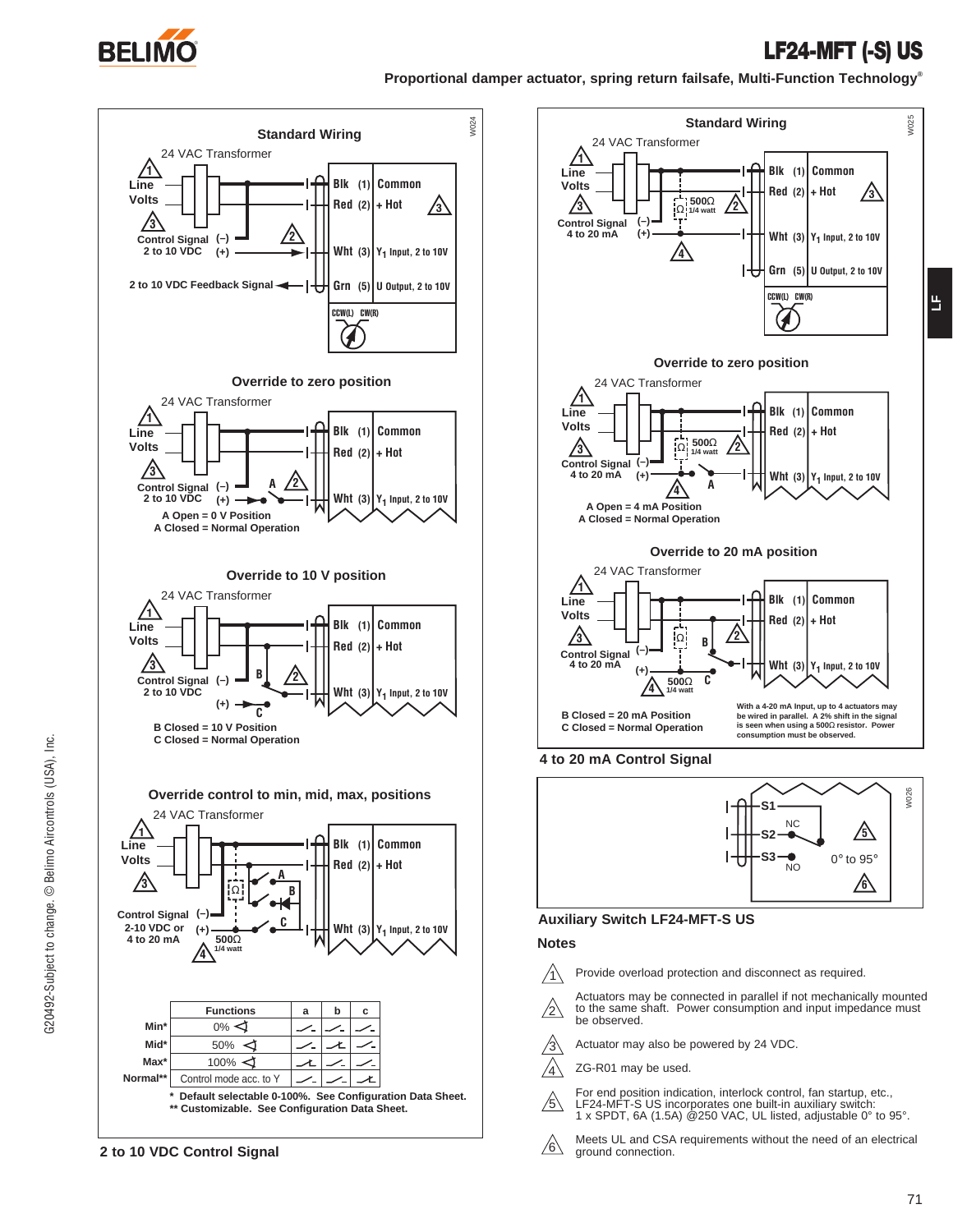### **LF24-MFT (-S) -20 US**





| <b>Technical Data</b>            | <b>LF24-MFT (-S) -20 US</b>                                                                                          |  |  |  |
|----------------------------------|----------------------------------------------------------------------------------------------------------------------|--|--|--|
| Power supply                     | 24 VAC ± 20% 50/60 Hz<br>24 VDC ± 10%                                                                                |  |  |  |
| Power consumption                | running: 3 W; holding:<br>1.5W                                                                                       |  |  |  |
| Transformer sizing               | 6 VA (class 2 power source)                                                                                          |  |  |  |
| Electrical connection            | 3 ft, 18 GA, appliance cable<br>1/2" conduit connector<br>LF24-MFT-S-20 US has 2 cables and<br>conduit fittings      |  |  |  |
| Overload protection              | electronic throughout 0 to 95° rotation                                                                              |  |  |  |
| Operating range Y*               | 6 to 9 VDC (Default), P-10005                                                                                        |  |  |  |
|                                  | Auxiliary power output 20 VDC, 25 mA short circuit protected, to<br>power controller                                 |  |  |  |
| Input impedance                  | 100kΩ for 2 to 10 VDC (0.1 mA)<br>500 $\Omega$ for 4 to 20 mA<br>1500Ω for PWM, Floating point and<br>On-Off control |  |  |  |
| Feedback output U*               | 2 to 10 VDC, 0.5 mA max                                                                                              |  |  |  |
| Angle of rotation                | max. 95°, adjust. with mechanical stop                                                                               |  |  |  |
| Torque                           | 35 in-lb [4 Nm]                                                                                                      |  |  |  |
| Direction of rotation*           | spring: reversible with cw/ccw mounting<br>motor: reversible with built-in switch                                    |  |  |  |
| Mech. angle of rotation*         | limited to 95°                                                                                                       |  |  |  |
| Position indication              | visual indicator, 0° to 95°<br>(0° is spring return position)                                                        |  |  |  |
| Auxiliary switch                 | 1 x SPDT 6A (1.5A) @ 250 VAC, UL listed                                                                              |  |  |  |
| (LF24-SR-S-MP US)                | adjustable 0° to 95° (double insulated)                                                                              |  |  |  |
| Running time motor:*             | 150 sec constant                                                                                                     |  |  |  |
| Running time spring:             | <25 SeC @-4°F to + 122°F [-20°C to +50°C]<br><60 sec @-22°F [-30°C]                                                  |  |  |  |
| Angle of Rotation<br>Adaptation* | Off (Default)                                                                                                        |  |  |  |
| Override control*                | Min. (Min Position) = $0\%$<br>$-$ ZS (Mid. Position) = 50%<br>- Max. (Max. Position) $= 100\%$                      |  |  |  |
| Humidity                         | 5 to 95% RH non-condensing                                                                                           |  |  |  |
| Ambient temperature              | -22°F to +122°F [-30°C to +50°C]                                                                                     |  |  |  |
| Storage temperature              | -40°F to +176°F [-40°C to +80°C]                                                                                     |  |  |  |
| Housing                          | NEMA type 2 / IP54                                                                                                   |  |  |  |
| Housing material                 | zinc coated metal                                                                                                    |  |  |  |
| Agency listings                  | UL 873 listed, CE, CSA C22.2 No. 24 certi-<br>fied                                                                   |  |  |  |
| Noise level                      | running $<$ 30 db (A)<br>max:<br>spring return 62 dB (A)                                                             |  |  |  |
| Servicing                        | maintenance free                                                                                                     |  |  |  |
| Quality standard                 | <b>ISO 9001</b>                                                                                                      |  |  |  |
| Weight                           | <b>LF24-MFT-20 US</b><br>3.1 lbs (1.40 kg.)<br>LF24-MFT-S-20 US<br>3.2 lbs (1.45 kg.)                                |  |  |  |
|                                  | * Variable when configured with MFT options                                                                          |  |  |  |

- **Control 6 to 9 VDC (DEFAULT)**
- **Feedback 2 to 10 VDC (DEFAULT)**
- **20 VDC power output**

### **Application**

For proportional modulation of dampers and control valves in HVAC systems. The LF24-MFT(-S)-20 US provides mechanical spring return operation for reliable fail-safe application.

### **Default/Configuration**

Default parameters for 6 to 9 VDC applications of the LF24-MFT(-S)-20 US actuator are assigned during manufacturing. If required, custom versions of the actuator can be ordered. The parameters noted in the Technical Data table are variable.

These parameters can be changed by three means:

- Pre-set configurations from Belimo
- Custom configurations from Belimo
- Configurations set by the customer using the MFT-Handy® or the MFT-Actuate™ PC software application.

### **Operation**

The LF24-MFT(-S)-20 US actuator provides 95° of rotation and is provided with a graduated position indicator showing 0° to 95°. The actuator will synchronize the 0° mechanical stop or the damper or valves mechanical stop and use this point for its zero position during normal control operations.

The actuator uses a brushless DC motor which is controlled by an Application Specific Integrated Circuit (ASIC) and a microprocessor. The microprocessor provides the intelligence to the ASIC to provide a constant rotation rate and to know the actuator's exact position. The ASIC monitors and controls the brushless DC motor's rotation and provides a Digital Rotation Sensing (DRS) function to prevent damage to the actuator in a stall condition. The position feedback signal is generated with out the need for mechanical feedback potentiometers using DRS. The actuator may be stalled anywhere in its normal rotation without the need of mechanical end switches.

The LF24-MFT(-S)-20 US is mounted directly to control shafts up to 3/4" diameter by means of its universal clamp and anti-rotation bracket. A crankarm and several mounting brackets are available for damper applications where the actuator cannot be direct coupled to the damper shaft. The spring return system provides minimum specified torque to the application during a power interruption. The LF24-MFT(-S)-20 US actuator is shipped in the zero position, compression against seats or gaskets for tight shut-off is accomplished manually.

**Dimensions** [All numbers in brackets are in millimeters.]



®

**<sup>•</sup> Torque min. 35 in-lb**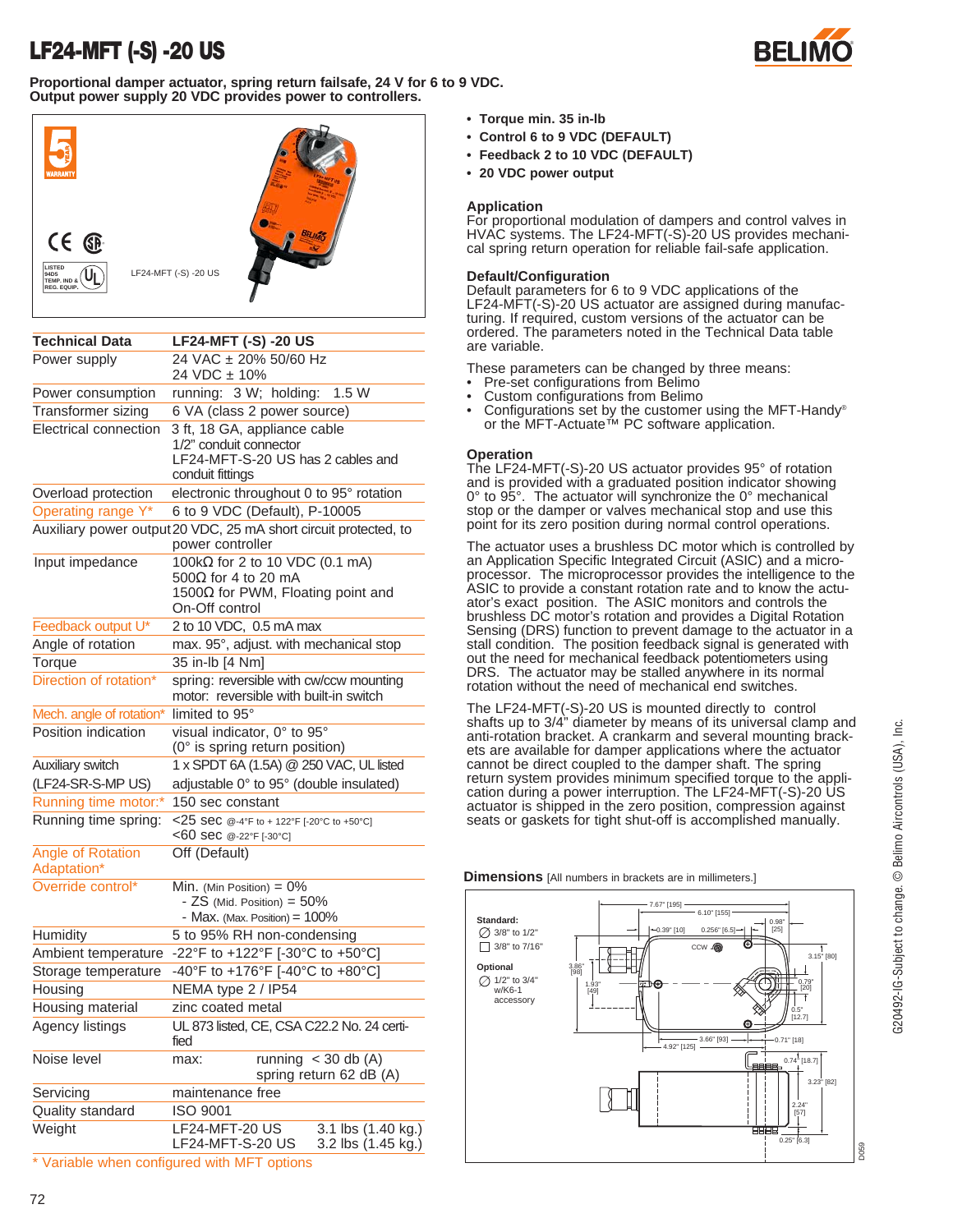

### **LF24-MFT (-S) -20 US**

**Proportional damper actuator, spring return failsafe, 24 V for 6 to 9 VDC. Output power supply 20 VDC provides power to controllers.** 



**6 to 9 VDC control of LF24-MFT(-S)-20 US**







**Auxiliary switch of LF24-MFT(-S)-20 US Multiple LF24-MFT(-S)-20 US actuators from one controller**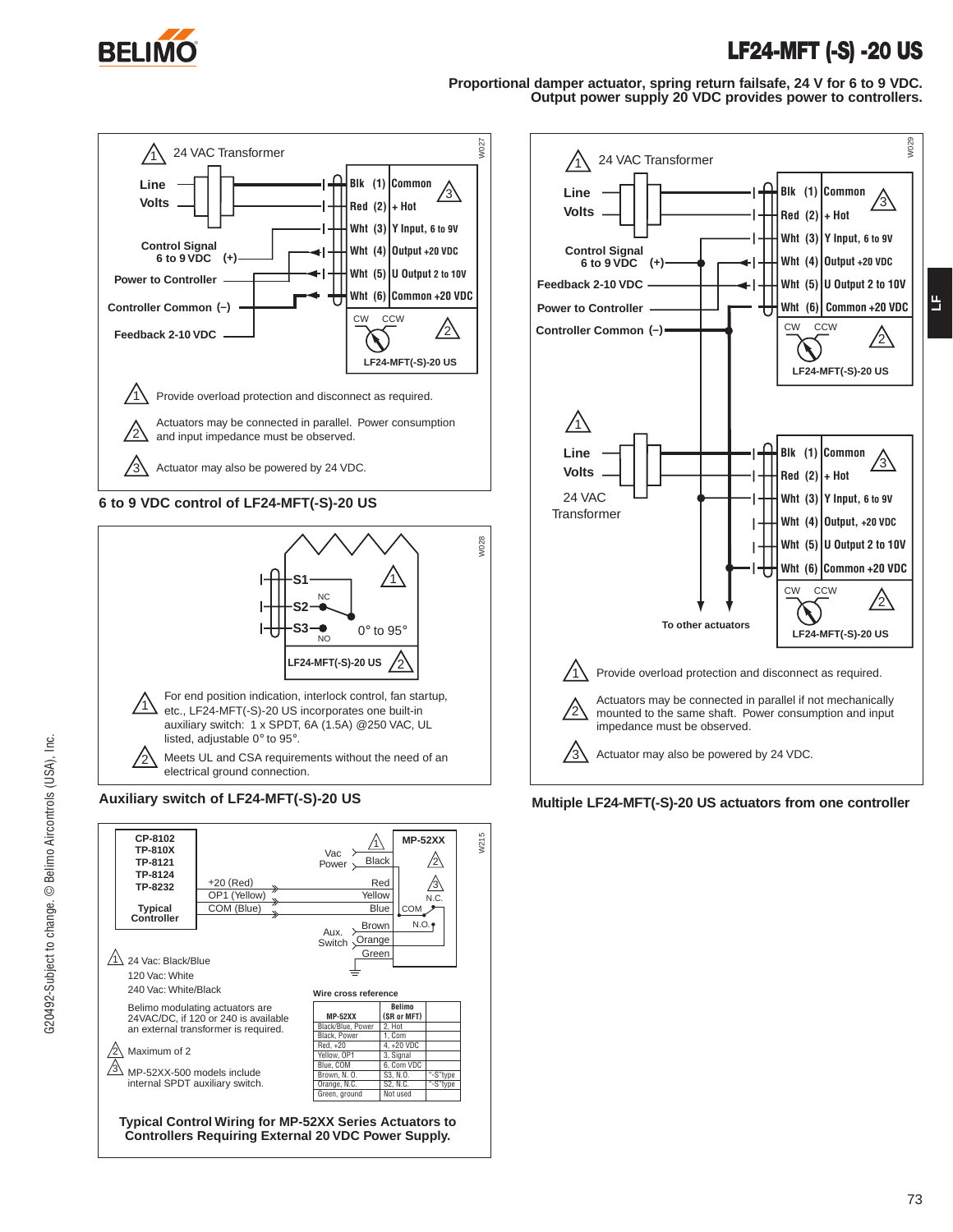## **Installation Instructions**







**Dimensions** [All numbers in brackets are in millimeters.]

- 1. Rotate the damper to its failsafe position. If the shaft rotates counterclockwise, mount the "CCW" side of the actuator out. If it rotates clockwise, mount the actuator with the "CW" side out.
- 2. If the universal clamp is not on the correct side of the actuator, move it to the correct side.
- 3. Slide the actuator onto the shaft and tighten the nuts on the V-bolt with a 10mm wrench to 6-8 ft-lb of torque.
- 4. Slide the anti-rotation strap under the actuator so that it engages the slot at the base of the actuator. Secure the strap to the duct work with #8 self-tapping screws.
- NOTE: Read the "Standard Mounting" instructions, on the next page, for more detailed information.



### **Preliminary steps**

- 1. Belimo actuators should be mounted indoors in dry, relatively clean environment free from corrosive fumes. If the actuator is to be mounted outdoors, a protective enclosure must be used to shield the actuator. (See Belimo Mechanical Accessories )
- 2. For new construction work, **order dampers with extended shafts**. Instruct the installing contractor to allow space for mounting and service of the Belimo actuator on the shaft.
- 3. For standard mounting, the damper shaft must extend at least 3 1/2" from the duct. If the shaft extends less than 3 1/2", the actuator may be mounted in its



shaft can be extended with the AV 10-18 shaft extension. (K6-1 is required)

short shaft configuration. If an obstruction blocks access, the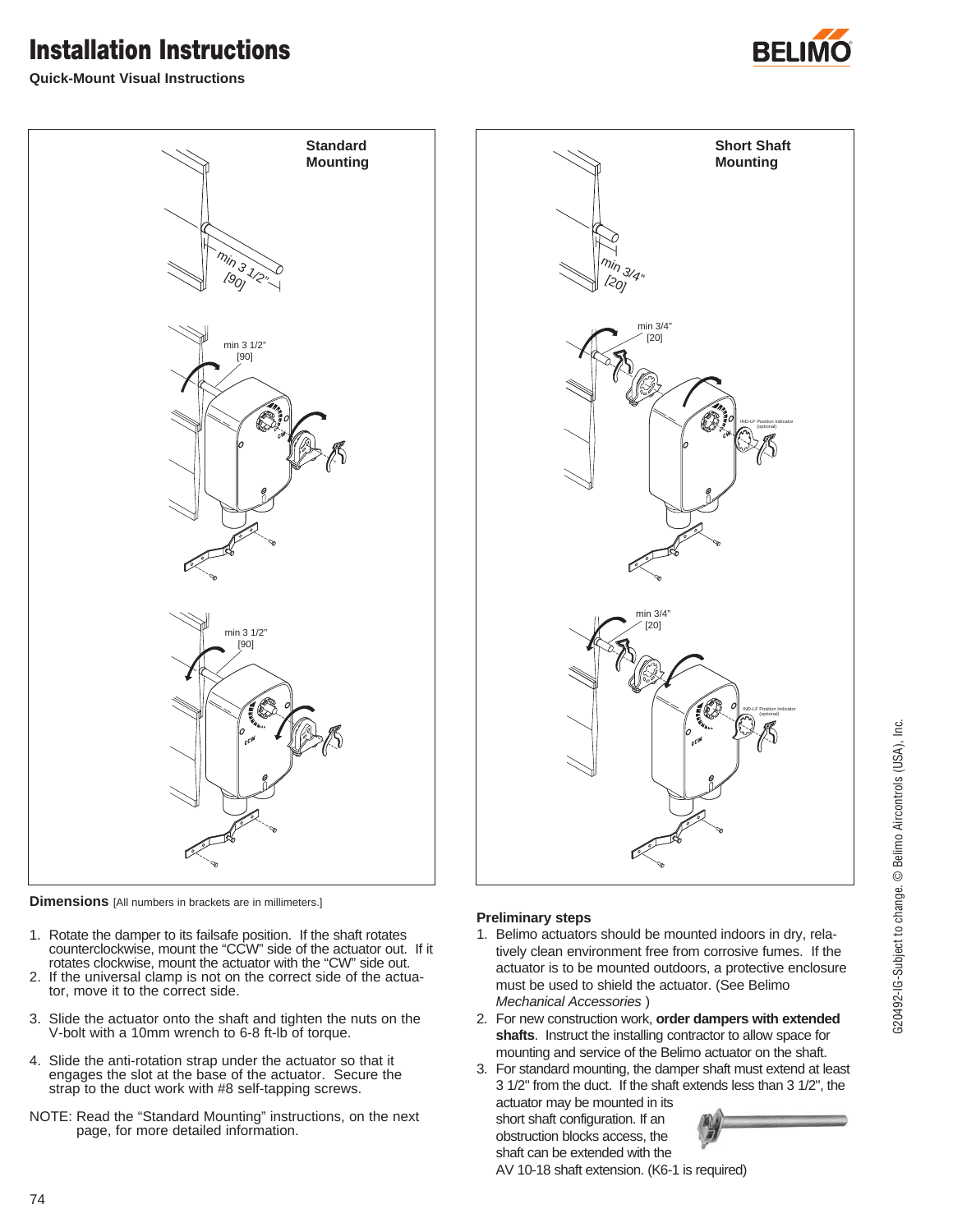

### **Mechanical Operation**

The actuator is mounted directly to a damper shaft up to 1/2" in diameter by means of its universal clamp, or up to a 3/4" shaft with the optional K6-1 clamp. A crank arm and several mounting brackets are available for applications where the actuator cannot be direct coupled to the damper shaft.

The LF series actuators provide true spring return operation for reliable fail-safe application and positive close-off on air tight dampers. The spring return system provides consistent torque to the damper with, and without, power applied to the actuator.

The LF series provides 95° of rotation and is provided with a graduated position indicator showing 0 to 95°.

The LF...-S versions are provided with 1 built-in auxiliary switch. This SPDT switch is provided for safety interfacing or signaling, for  $\Box$ example, for fan start-up. The switching function is adjustable between 0° and 95°.

### **Standard Mounting / Airtight Damper Procedure**

- 1. See Fig. B. Manually move the damper to the fail-safe position (a) (usually closed). If the shaft rotated counterclockwise ( $\bigcap$ ), this is a CCW installation. If the shaft rotated clockwise ( $\bigcap$ ), this is a CW installation. In a Left Hand installation, the actuator side marked "CW" faces out, while in a CW installation, the side marked "CCW" faces out. All other steps are identical.
- 2. The actuator is usually shipped with the universal clamp mounted to the "CW" side of the actuator. To test for adequate shaft length, slide the actuator over the shaft with the side marked "CW" (or the "CCW" side if this is the side with the clamp). If the shaft extends at least 1/8" through the clamp, mount the actuator as follows. If not, go to the Short Shaft Installation section.
- 3. If the clamp is not on the correct side as determined in step #1, re-mount the clamp as follows. If it is on the correct side, proceed to step #5. Look at the universal clamp. If you are mounting the actuator with the "CCW" side out, position the clamp so that the pointer section of the tab is pointing to 0° (see Fig. C) and the spline pattern of the clamp mates with spline of the actuator. Slip the clamp over the spline. (Use the same procedure if the "CW" side is out.)
- 4. Lock the clamp to the actuator using the retaining clip.
- 5. Verify that the damper is still in its full fail-safe position. (a) 6. Mount the spring return actuator to the shaft. Tighten the universal clamp, finger tight only.
- 7. Mount the anti-rotation strap at the base of the actuator. Do not tighten the screws.
- 8. Remove the screw from one end of the mounting bracket and pivot it away from the actuator.
- 9. Loosen the universal clamp and, making sure not to move the damper shaft, rotate the actuator approximately 5° in the direction which would open the damper.
- 10. Tighten the universal clamp to the shaft.
- 11. Rotate the actuator to apply pressure to the damper seals (b) and re-engage the anti-rotation strap (c).
- 12. Tighten all fasteners.





**Fig. C Fig. B**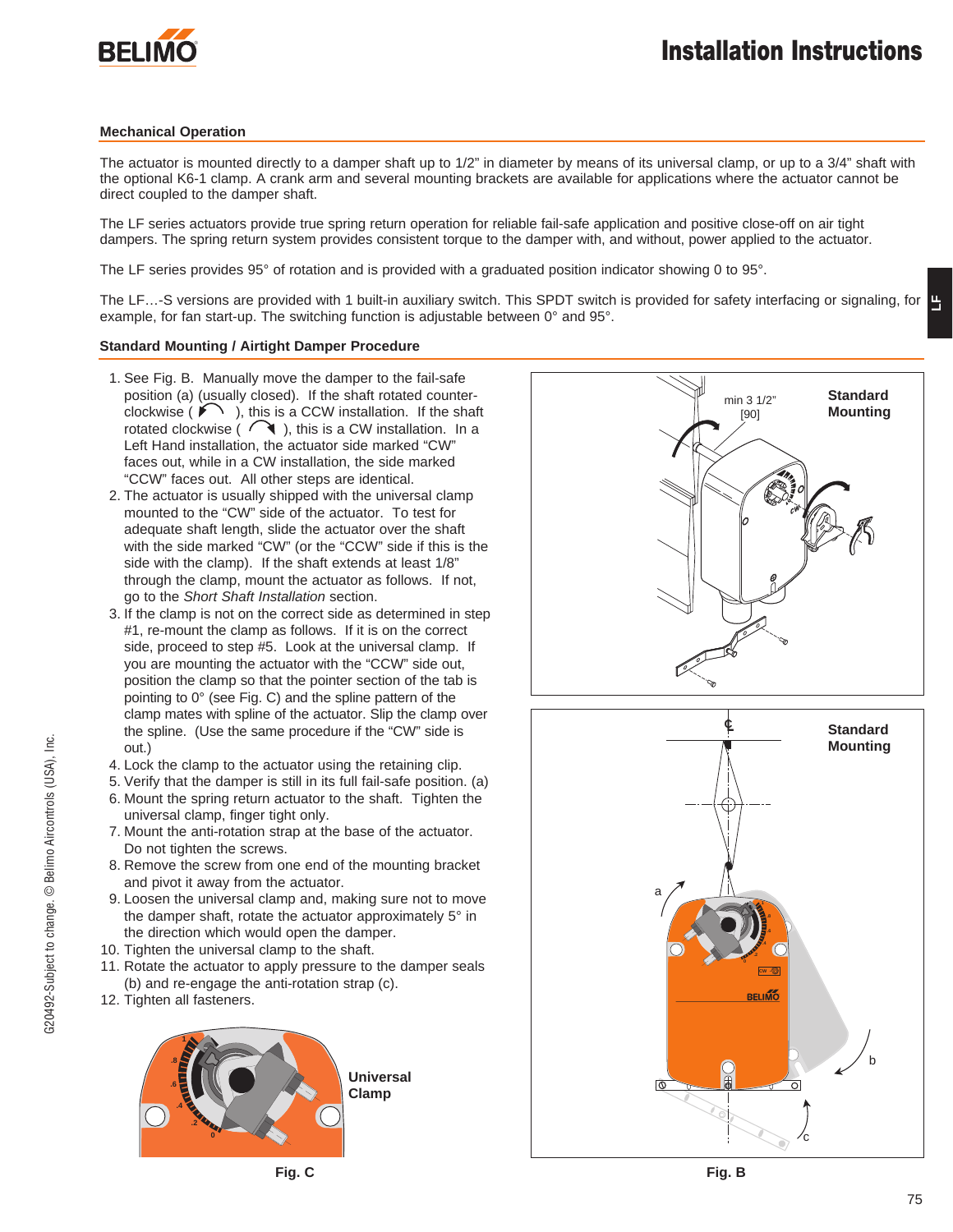## **Installation Instructions**



### **Short Shaft Mounting with IND-LF Position Indicator / Airtight Damper Procedure**

If the shaft extends at least 3/4" from the duct, follow these steps:

- 1. (See Fig. D) Move damper blades to the fail-safe position (a).
- 2. Determine the best orientation for the universal clamp on the back of the actuator. The best location would be where you have the easiest access to the V bolt nuts on the clamp.
- 3. Engage the clamp to the actuator as close as possible to the determined location.
- 4. Lock the clamp to the actuator using the retainer clip.
- 5. Mount the spring return actuator to the shaft. Tighten the universal clamp, finger tight only.
- 6. Mount the anti-rotation strap at the base of the actuator. Do not tighten the screws.
- 7. Remove the screw from one end of the mounting bracket and pivot it away from the actuator.



- 8. Loosen the universal clamp and, making sure not to move the damper shaft, rotate the actuator approximately 5° in the direction which would open the damper.
- 9. Verify that the damper is still in its full fail-safe position.
- 10. Tighten the universal clamp to the shaft.
- 11. Rotate the actuator to apply pressure to the damper seals (b) and re-engage the anti-rotation strap (c).
- 12. Tighten all fasteners.
- 13. Use IND-LF accessory if position indication is needed.



**Fig. D**

### **Operational Information for LF24-SR US and LF24-MFT… US Actuators**

### **Initialization of the LF24-SR US and LF24-MFT… US**

When power is applied, the internal microprocessor recognizes that the actuator is at its full fail-safe position and uses this position as the base for all of its position calculations. This procedure takes approximately 15 seconds. During this time you will see no response at the actuator. The microprocessor will retain the initialized zero during short power failures of up to 25 seconds. When power is applied during this period, the actuator will return to normal operation and proceed to the position corresponding to the input signal provided. For power failures over 25 seconds, the actuator will be at it fail-safe position and will go through the start up initialization again.

### **Motor position detection**

Belimo brushless DC motors eliminate the need for potentiometers for positioning. Inside the motor are three "Hall Effect" sensors. These sensors detect the spinning rotor and send pulses to the microprocessor which counts the

pulses and calculates the position to within 1/3 of a revolution of the motor.

### **Overload protection**

The LF, on-off actuators are electronically protected against overload. The LF, On-off actuators have an internal current limiter which maintains the current at a safe level which will not damage the actuator while providing adequate holding torque.

The LF24, modulating actuators (LF24-SR US, LF24-3 US, LF24-MFT US) are protected against overload by digital technology located in the ASIC. The ASIC circuitry constantly monitors the rotation of the brushless DC motor inside the actuator and stops the pulsing to the motor when it senses a stall condition. The motor remains energized and produces full rated torque during stall conditions. The actuator will try to move in the direction of the stall every 2 minutes, for a period of 32 minutes. After this, the actuator will try again every 2 hours.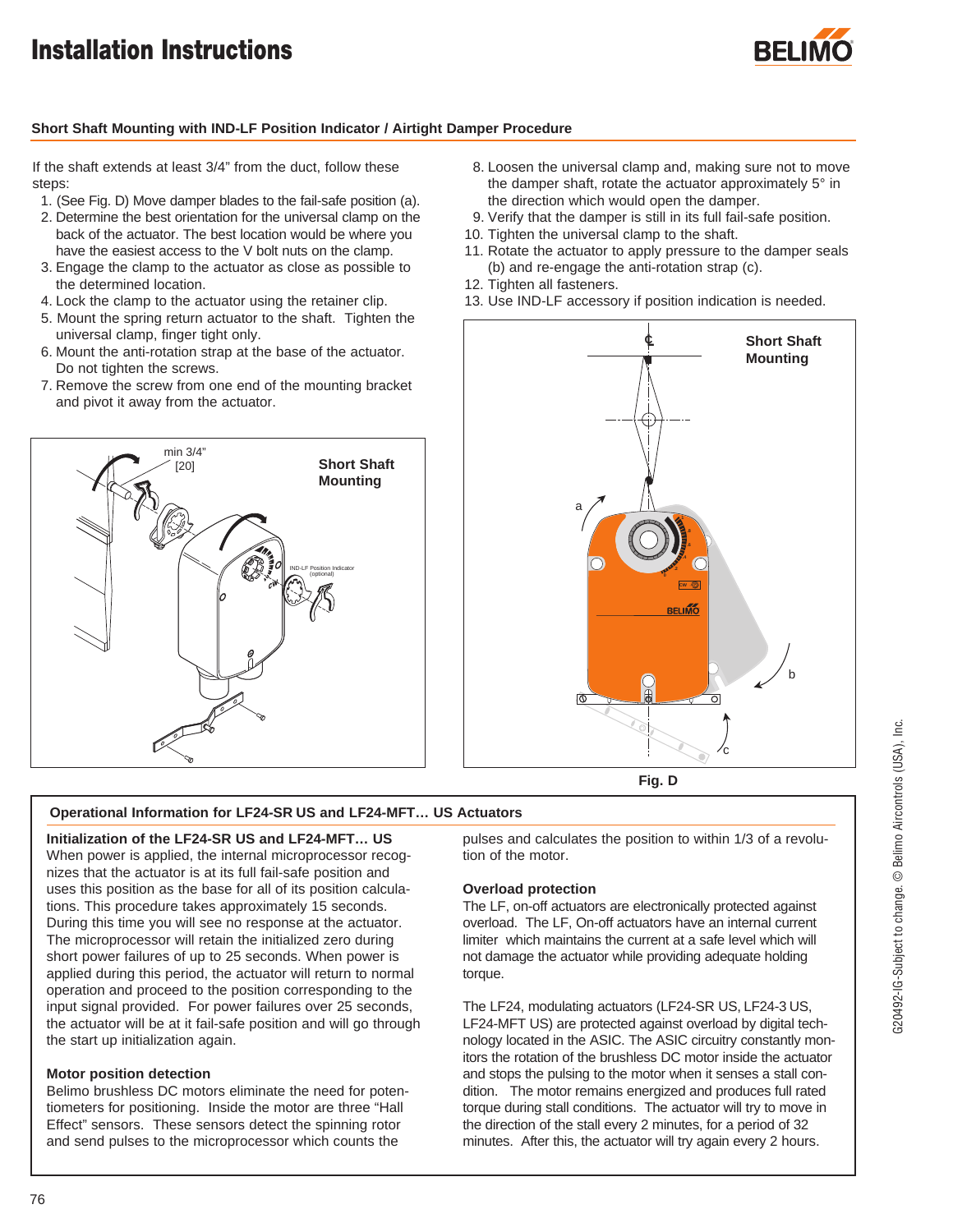

**LF**

**Quick-Mount Visual Instructions for Mechanical Installation**

### **Mechanical Angle of Rotation Limiting**

The LF actuators are provided with an adjustable stop to limit the rotation of the actuator. This function works in conjunction with the universal clamp or the optional position indicator. The adjustable stop is needed when rotation of less than 95° is required. The LF actuator can be indefinitely stalled, in any position, without harming the actuator.



### **Direction of Rotation Switch**

LF24-3 (-S) US and LF24-SR (-S) US actuators have a direction of rotation switch on the cover labeled "CW-CCW". Switch position indicates start point. For the LF24-SR, with the switch in position "CW", the actuator rotates clockwise with a decrease in voltage or current. With the switch in position "CCW", the actuator rotates counterclockwise with a decrease in voltage or current.

The LF24-3 (-S) US and LF24-SR (-S) US actuators rotate clockwise when the switch is in the "CW" position and power is applied to wire #3. When power is applied to wire #4 the actuator rotates counter clockwise.

#### **Using the universal clamp:**

- 1. Loosen the end stop fastening screw using a #2 Phillips screwdriver.
- 2. Move the stop block so the bottom edge of the block lines up with the number corresponding to the desired degrees of rotation. (example: 45 degrees of rotation  $= .5$ )
- 3. Lock the block in place with the fastening screw.
- 4. Check the actuator for proper rotation.

### **Using the IND-LF position indicator with adjustable stop:** Note: preferred method if short shaft mounting is used.

- 1. With the actuator in its fail-safe position, place the IND-LF Position Indicator so that it points to the 0 degree position.
- 2. Loosen the end stop fastening screw using a #2 Phillips screwdriver.
- 3. Move the stop block so the bottom edge of the block lines up with the number corresponding to the desired degrees of rotation. (example: 45 degrees of rotation = .5)
- 4. Lock the block in place with the fastening screw.
- 5. Check the actuator for proper rotation.

Rotating the direction of rotation switch to "CCW" reverses the control logic.

During checkout, the switch position can be temporarily reversed and the actuator will reverse its direction. This allows the technician a fast and easy way to check the actuator operation without having to switch wires or change settings on the controller. **When the check-out is complete, make sure the switch is placed back to its original position.**

### **Control Accuracy and Stability**

LF24-SR US actuators have built-in brushless DC motors which provide better accuracy and longer service life.

The LF24-SR US actuators are designed with a unique non-symmetrical deadband. The actuator follows an increasing or decreasing control signal with a 80 mV resolution. If the signal changes in the opposite direction, the actuator will not respond until the control signal changes by 200 mV. This allows these actuators to track even the slightest deviation very accurately, yet allowing the actuator to "wait" for a much larger change in control signal due to control signal instability.



The LF24-MFT(-S) US control accuracy and stability can be found in the MFT specifications, page 187.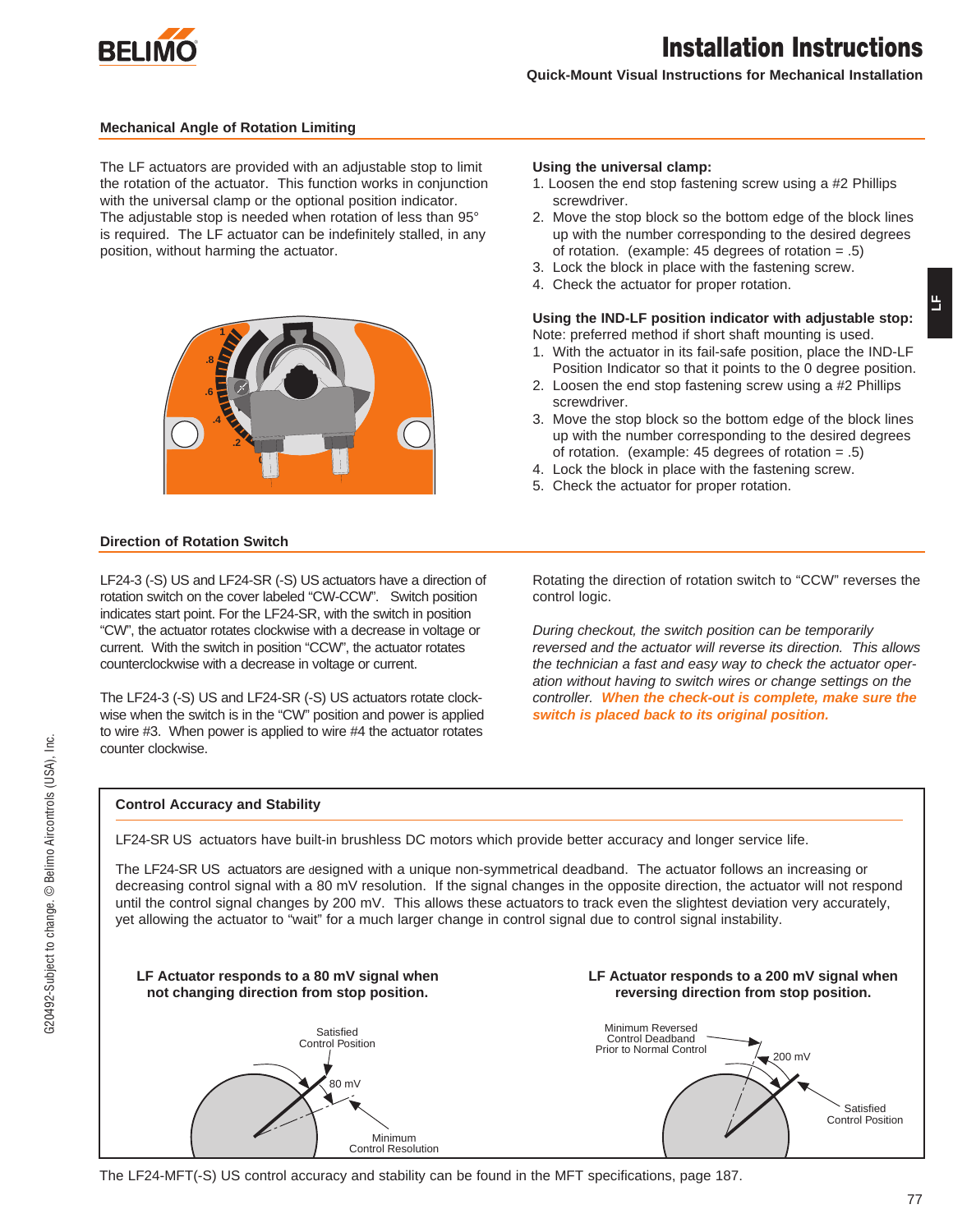## **Installation Instructions**



### **Auxiliary Switches**

The …-S model actuators are equipped with an adjustable auxiliary switch used to indicate damper position or to interface additional controls or equipment. Switching positions can be set over the full 0 to 95° rotation simply by setting a switch on the actuator.

- 1. Set desired switch position. (Example 60%)
- 2. As the actuator rotates, the switch indicator moves from .6 (60%) toward 0 (0%). When the indicator passes 0 the switch contact between S1 and S2 is broken and the contact between S1 and S3 is made.

Switch Rating

| Voltage        | Resistive load | Inductive load |
|----------------|----------------|----------------|
| <b>120 VAC</b> | 6 A            | 3 A            |
| 250 VAC        | 6 A            | 1.5A           |

### **Non-direct Mounting Methods**





**ZG-LF112 Crankarm adaptor kit**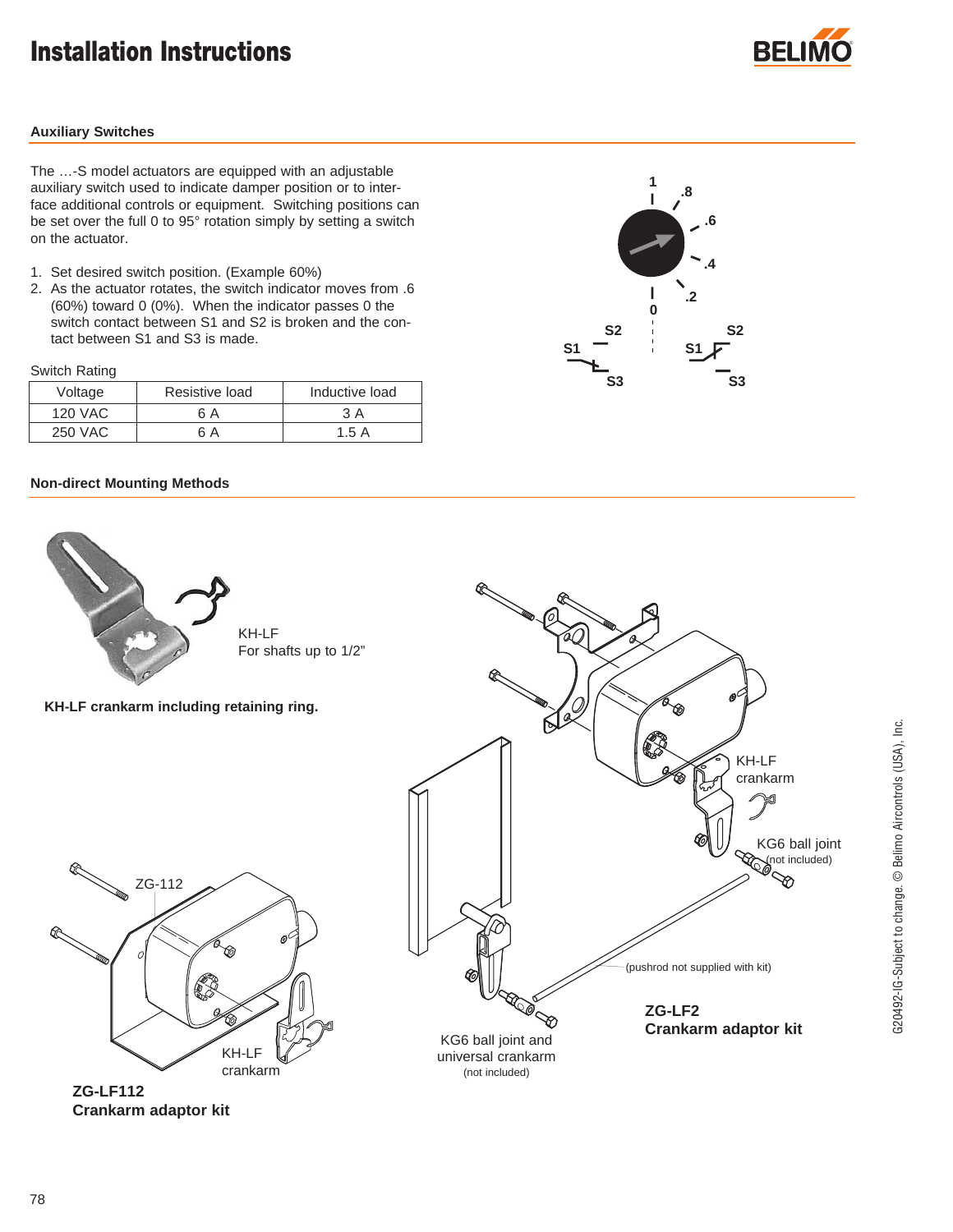

### **Installation Instructions**

**General Wiring**

**WARNING** The wiring technician must be trained and experienced with electronic circuits. Disconnect power supply before attempting any wiring connections or changes. Make all connections in accordance with wiring diagrams and follow all applicable local and national codes. Provide disconnect and overload protection as required. Use copper, twisted pair, conductors only. If using electrical conduit, the attachment to the actuator must be made with flexible conduit.

**Always read the controller manufacturer's installation literature carefully before making any connections.** Follow all instructions in this literature. If you have any questions, contact the controller manufacturer and/or Belimo.

### **Transformer(s)**

The LF24 . . actuator requires a 24 VAC class 2 transformer and draws a maximum of 7 VA per actuator. The actuator enclosure cannot be opened in the field, there are no parts or components to be replaced or repaired.

- EMC directive: 89/336/EEC
- Software class A: Mode of operation type 1
- Low voltage directive: 73/23/EEC

**CAUTION:** It is good practice to power electronic or digital controllers from a separate power transformer than that used for actuators or other end devices. The power supply design in our actuators and other end devices use half wave rectification. Some controllers use full wave rectification. When these two different types of power supplies are connected to the same power transformer and the DC commons are connected together, a short circuit is created across one of the diodes in the full wave power supply, damaging the controller. Only use a single power transformer to power the controller and actuator if you know the controller power supply uses half wave rectification.

#### **Multiple actuators, one transformer**

Multiple actuators may be powered from one transformer provided the following rules are followed:

- 1. The TOTAL current draw of the actuators (VA rating) is less than or equal to the rating of the transformer.
- 2. Polarity on the secondary of the transformer is strictly followed. This means that all No. 1 wires from all actuators are connected to the common leg on the transformer and all No 2 wires from all actuators are connected to the hotleg. Mixing wire No. 1 & 2 on one leg of the transformer will result in erratic operation or failure of the actuator and/or controls.

### **Multiple actuators, multiple transformers**

Multiple actuators positioned by the same control signal may be powered from multiple transformers provided the following rules are followed:

- 1. The transformers are properly sized.
- 2. All No. 1 wires from all actuators are tied together and tied to the negative leg of the control signal. See wiring diagram.

### **Wire length for LF… actuators**

Keep power wire runs below the lengths listed in the table in Fig. A. If more than one actuator is powered from the same wire run, divide the allowable wire length by the number of actuators to determine the maximum run to any single actuator. Example for LF24-SR US:

> 3 actuators, 16 Ga wire 550 Ft  $\div$  3 Actuators = 183 Ft. Maximum wire run

**Maximum wire length:**

### **LF24 (-S) US**

| <b>Wire Size</b> | Max. Feet. | Wire Size | Max. Feet |
|------------------|------------|-----------|-----------|
| $12$ Ga          | 1100 Ft.   | 18 Ga     | 260 Ft.   |
| 14 Ga            | 700 Ft.    | 20 Ga     | 140 Ft.   |
| 16 Ga            | 440 Ft.    | 22 Ga     | 75 Ft.    |

### **LF120 (-S) US / LF230 (-S) US**

| <b>Wire Size</b> | Max. Feet. | <b>Wire Size</b> | Max. Feet | 当 |
|------------------|------------|------------------|-----------|---|
| $12$ Ga          | 1250 Ft.   | 18 Ga            | 320 Ft.   |   |
| 14 Ga            | 800 Ft.    | 20 Ga            | 160 Ft.   |   |
| 16 Ga            | 500 Ft.    | $22$ Ga          | 85 Ft.    |   |

### **LF24-SR (-S) US / LF24-3 (-S) US / LFC24-3-R (-S) US / LF24-MFT… US**

| <b>Wire Size</b> | Max. Feet. | <b>Wire Size</b> | Max. Feet |
|------------------|------------|------------------|-----------|
| $12$ Ga          | 1500 Ft.   | 18 <sub>Ga</sub> | 375 Ft.   |
| 14 Ga            | 925 Ft.    | 20 Ga            | 200 Ft.   |
| 16 Ga            | 550 Ft.    | 22 Ga            | 100 Ft.   |

### **Fig. A**

### **Wire Type and Wire Installation Tips**

For most installations, 18 or 16 Ga. cable works well with the LF24… actuators. Use code-approved wire nuts, terminal strips or solderless connectors where wires are joined. It is good practice to run control wires unspliced from the actuator to the controller. If splices are unavoidable, make sure the splice can be reached for possible maintenance. Tape and/or wire-tie the splice to reduce the possibility of the splice being inadvertently pulled apart.

The LF24… proportional actuators have a digital circuit that is designed to ignore most unwanted input signals (pickup). In some situations the pickup may be severe enough to cause erratic running of the actuator. For example, a large inductive load (high voltage AC wires, motors, etc.) running near the power or control wiring may cause excessive pickup. To solve this problem, make one or more of the following changes:

- 1. Run the wire in metallic conduit.
- 2. Re-route the wiring away from the source of pickup.
- 3. Use shielded wire (Belden 8760 or equal). Ground the shield to an earth ground. **Do not** connect it to the actuator common.

### **Brushless DC motor operation**

Belimo's brushless DC motor spins by reversing the poles of stationary electromagnets housed inside rotating permanent magnets. The electromagnetic poles are switched by a microprocessor and a special ASIC (Application Specific Integrated Circuit) developed by Belimo. Unlike the conventional DC motor, there are no brushes to wear or commutators to foul.